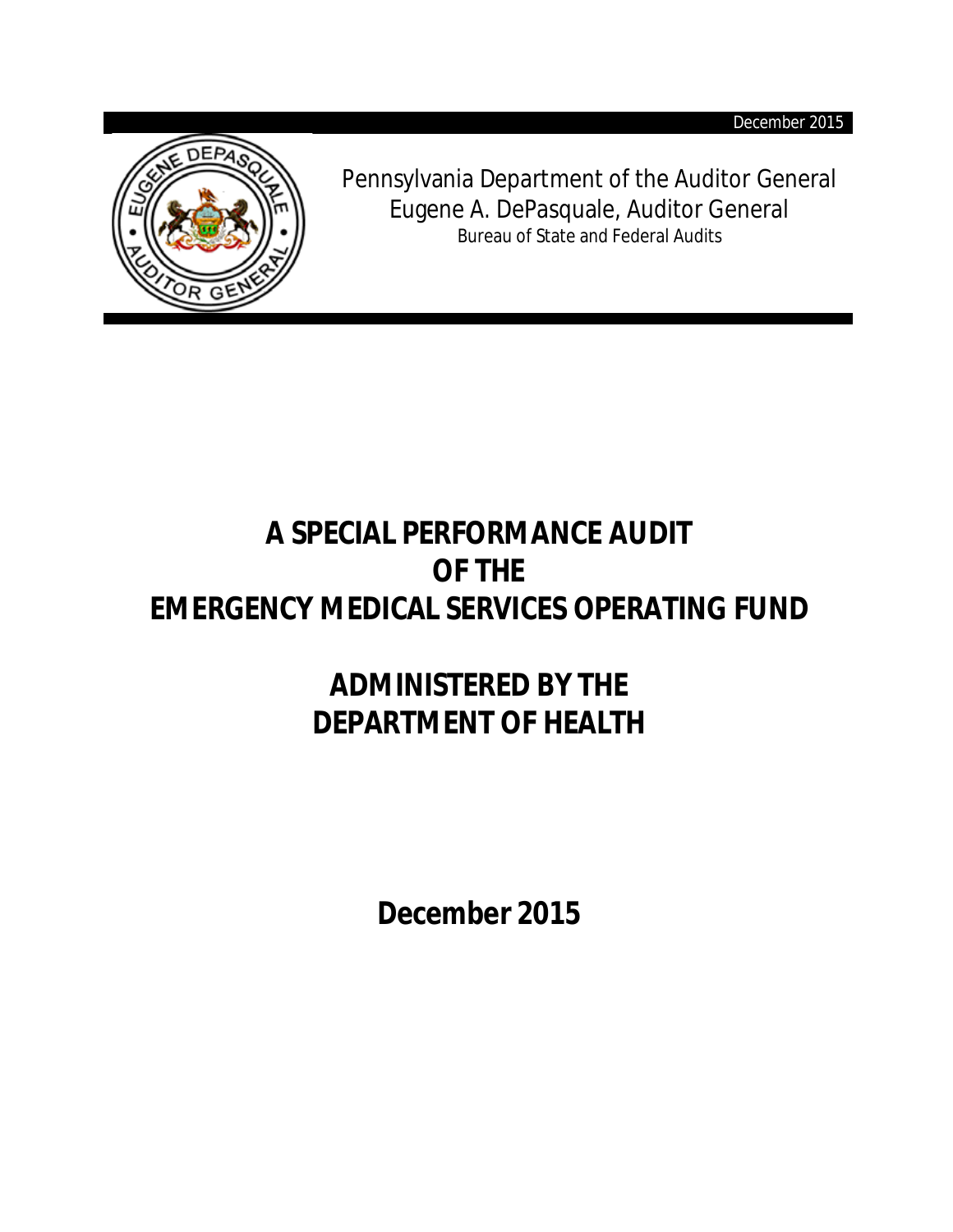

Commonwealth of Pennsylvania Department of the Auditor General Harrisburg, PA 17120-0018 Facebook: Pennsylvania Auditor General Twitter: @PAAuditorGen

EUGENE A. DEPASQUALE<br>AUDITOR GENERAL

December 21, 2015

The Honorable Tom Wolf Governor Commonwealth of Pennsylvania 225 Main Capitol Building Harrisburg, PA 17120

Dear Governor Wolf:

This report contains the results of the Department of the Auditor General's special performance audit of the Emergency Medical Services Operating Fund (EMSOF) administered by the Pennsylvania Department of Health (DOH). The period under audit was July 1, 2012 through June 30, 2014, including follow-up procedures performed and concluded as of August 18, 2015. This audit was conducted pursuant to 35 Pa.C.S. § 8153 and in accordance with applicable generally accepted government auditing standards. Those standards require that we plan and perform the audit to obtain sufficient, appropriate evidence to provide a reasonable basis for our findings and conclusions based on our audit objectives. We believe that the evidence obtained provides a reasonable basis for our findings and conclusions based on our audit objectives.

We performed our audit to determine whether DOH ensured that the collections and expenditures of the EMSOF were adequately supported, properly accounted for, and used for their intended purpose as specified by law and regulations. Also, we wanted to determine whether DOH improved its overall monitoring process of the regional EMS councils to rectify the deficiencies related to program and fiscal monitoring in response to the finding from our audit released in February 2014.

We found that DOH ineffectively administered the EMSOF. Specifically, we found that DOH failed to have an adequate internal control system, including a failure to have formally documented policies and procedures; failed to allocate EMS operating fund dollars to state and regional EMS councils in accordance with regulations; failed to validate operating fund expenditures resulting in misuse of state funds; failed to review state and regional EMS council financial audits; and failed to obtain and review regional EMS council annual reports. We offer 29 recommendations to alleviate identified deficiencies and strengthen the DOH's policies, management controls, and oversight of the EMS program.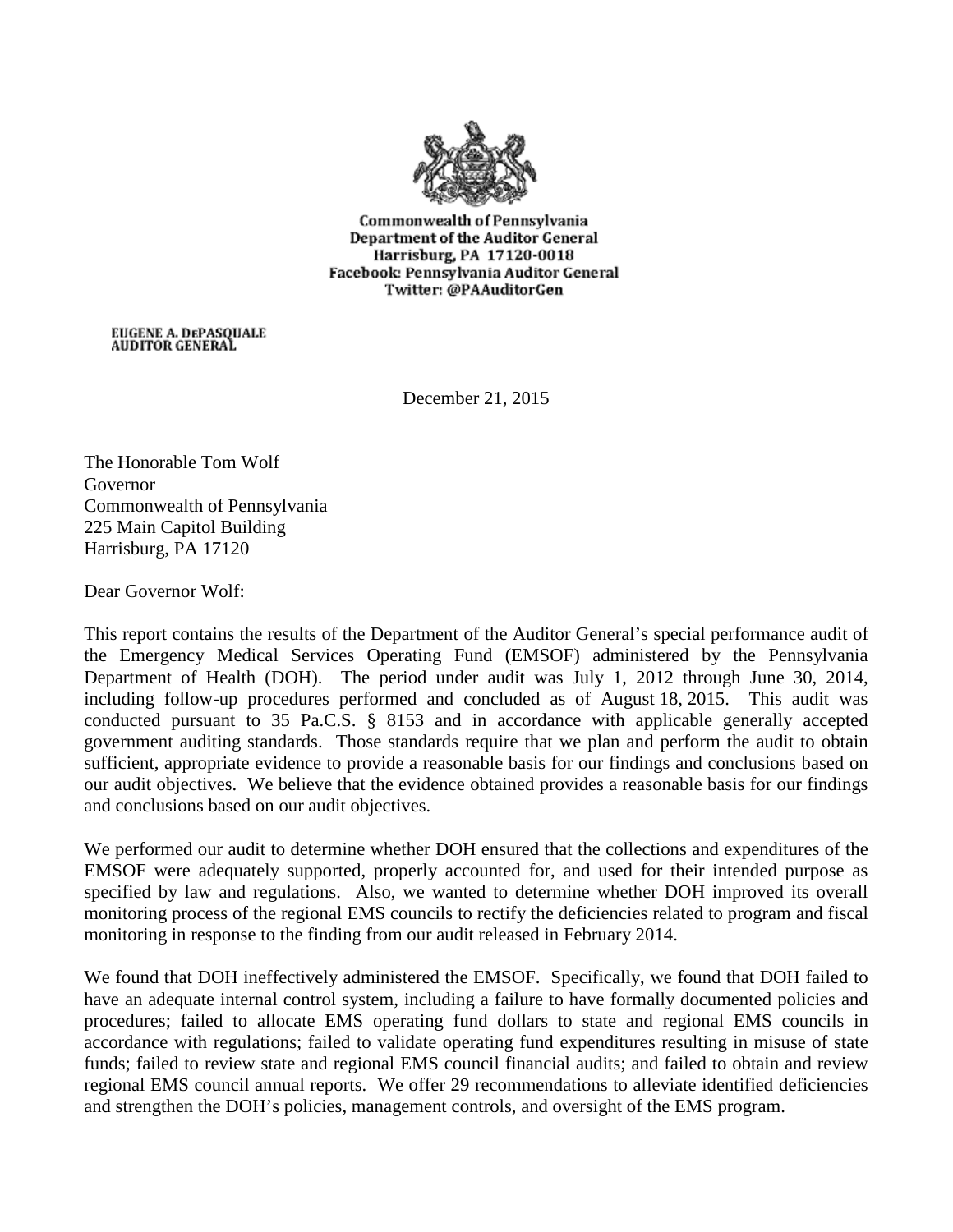With respect to the Head Injury Program, funded by the EMSOF, we did not identify any deficiencies. Therefore, we acknowledge DOH's adherence and compliance with applicable law and regulations.

We thank DOH for cooperating fully with our auditors throughout the execution of the performance audit.

We will follow up at the appropriate time to determine whether and to what extent all recommendations have been implemented.

Sincerely,

Eugenf. Frage

Eugene A. DePasquale Auditor General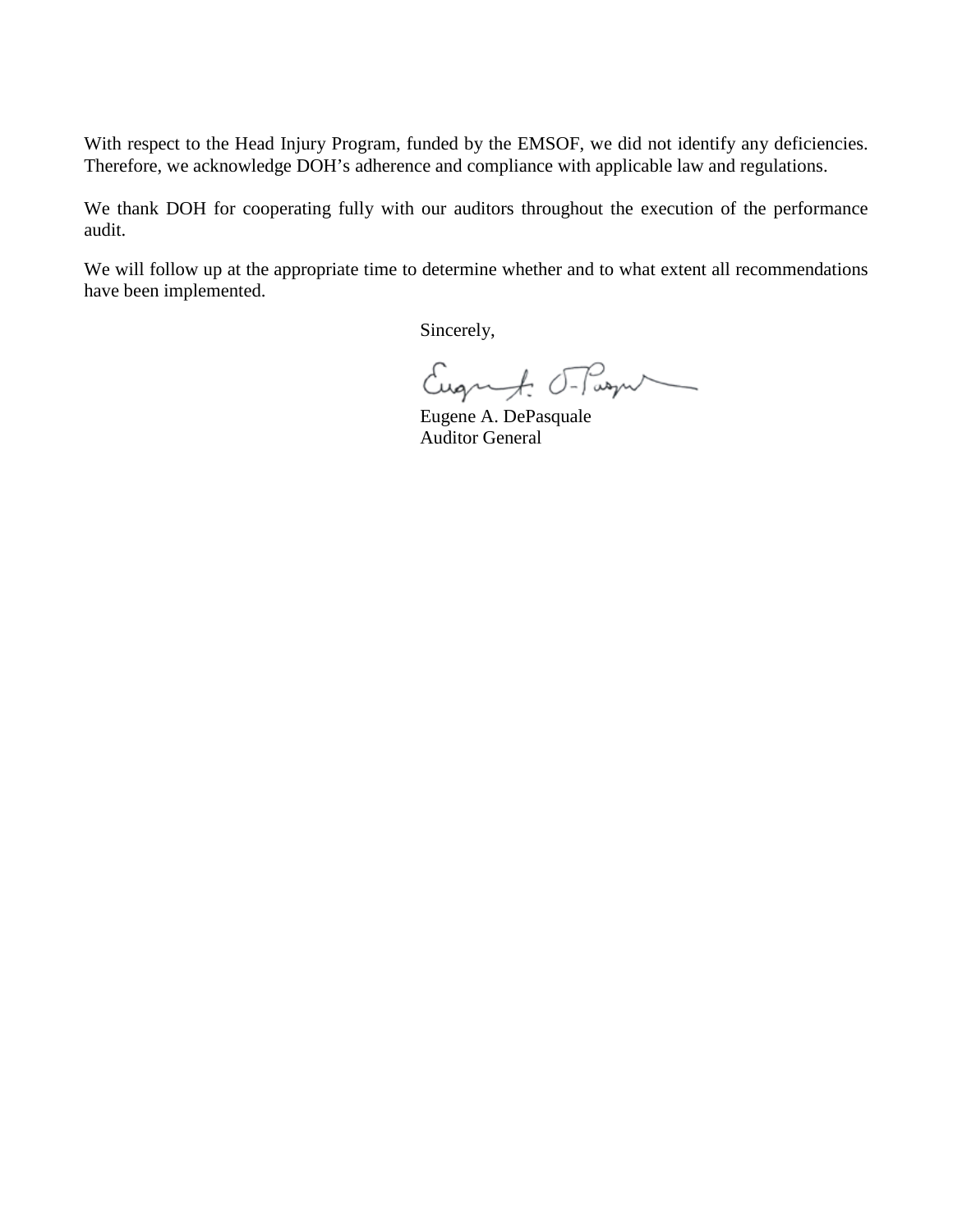# **TABLE OF CONTENTS**

|                                                                                                                                                   | 1                             |
|---------------------------------------------------------------------------------------------------------------------------------------------------|-------------------------------|
| Finding #1 - The Department of Health Ineffectively Administered the Emergency Medical                                                            | $\overline{2}$<br>4<br>5<br>7 |
| Finding #2 – The Department of Health Failed to Allocate EMS Operating Funds to State<br>and Regional EMS Councils in Accordance with Regulations | 8<br>11<br>11<br>12           |
| Finding #3 – The Department of Health Failed to Validate EMS Operating Fund<br>Expenditures Resulting in Misuse of State Funds                    | 13<br>16<br>16<br>18          |
| Finding #4 - The Department of Health Failed to Review State and Regional EMS Council                                                             | 19<br>21<br>21<br>22          |
| Finding #5 - The Department of Health Failed to Obtain and Review Regional EMS                                                                    | 23<br>24<br>24<br>25          |
| Audit Procedures and Results - Department of Health's Head Injury Program Complied<br>with Law and Regulations                                    | 26                            |
|                                                                                                                                                   | 27                            |
|                                                                                                                                                   | 30                            |

# Page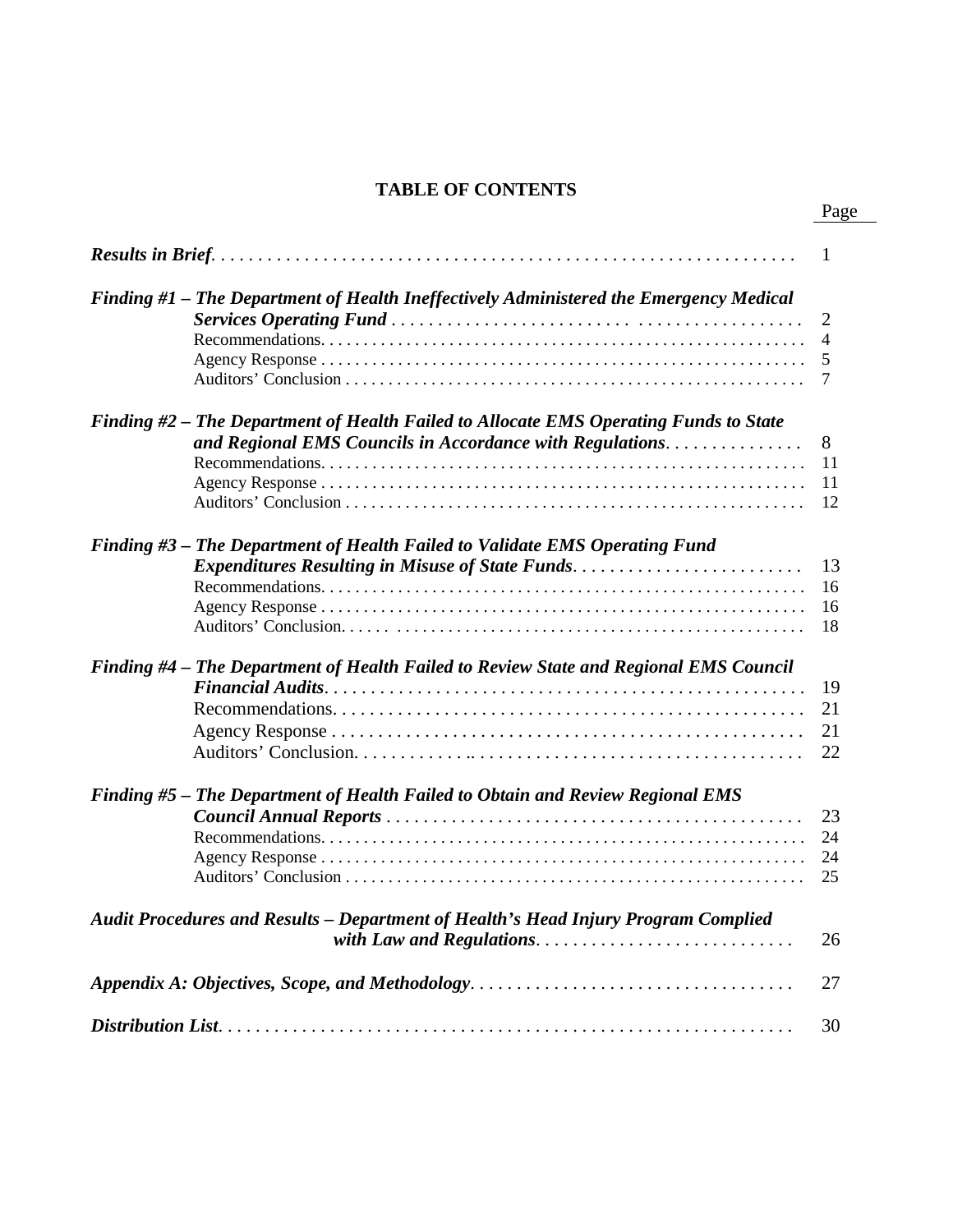#### **Results in Brief**

The purpose of this report is to communicate the results of our performance audit of the Department of Health (DOH) and the way in which it administers the Emergency Medical Services Operating Fund (EMSOF). Specifically, our objectives included determining whether DOH ensured that the collections and expenditures of the EMSOF were adequately supported, properly accounted for, and used for their intended purpose as specified by law and regulations. Also, we wanted to determine whether DOH improved its overall monitoring process of the regional EMS councils to rectify the deficiencies related to program and fiscal monitoring in response to the finding from our audit released in February 2014.

Our auditors found that DOH ineffectively administered the EMSOF. Specifically, we found that DOH failed to have an adequate internal control system, including a failure to have formally documented policies and procedures; failed to allocate EMS operating fund dollars to state and regional EMS councils in accordance with regulations; failed to validate operating fund expenditures resulting in misuse of state funds; failed to review state and regional EMS council financial audits; and failed to obtain and review regional EMS council annual reports.

We offer 29 recommendations to improve the administration of the program. The DOH generally agreed with our recommendations and has developed timeframes for implementing many of our recommendations.

See the five findings, DOH's responses, and the auditors' conclusions beginning on page 2.

Additionally, our auditors found no deficiencies with regard to the Head Injury Program (see page 26).

#### **EMSOF - Background**

The Emergency Medical Services Operating Fund (EMSOF) was created originally by the Emergency Medical Services Act, Act 45 of 1985. This act was later repealed and replaced by the Emergency Medical Services System Act, Act 37 of 2009, effective February 16, 2010 (Act). The Department of Health (DOH) is the lead agency for the Commonwealth's emergency medical services (EMS) system as defined by the Act. This program is responsible for licensure of ambulance services, assuring availability of training, certification of EMS personnel, medical command facility accreditation, medical command physician recognition, training institute accreditation, integration of the poison information system with the EMS system, and distribution of funding.

Within DOH, the Bureau of Emergency Medical Services (Bureau) is responsible for the statewide development and coordination of a comprehensive system to prevent and reduce premature death and disability. The Bureau plans, coordinates, develops, implements, and evaluates the statewide EMS system, including emergency preparedness and response. The state EMS system includes 15 regional EMS councils, the Statewide Advisory Council, and the Pennsylvania Trauma Systems Foundation.

Additionally, DOH administers the Head Injury Program (HIP) which provides case management services and post-acute head injury rehabilitation services to individuals with traumatic head injury. Services are provided through contractual agreements with head injury rehabilitation providers in the Commonwealth. Funding for HIP is made available through the EMSOF.

Revenue of the EMSOF is derived from a \$10 fine imposed on each traffic violation (except for parking violations), a \$25 fee imposed on persons admitted to programs for Accelerated Rehabilitative Disposition for driving under the influence of alcohol or drug offenses, appropriations, contributions, and other fees, fines, and penalties collected by DOH under the Act. For fiscal years ended June 30, 2013 and June 30, 2014, EMSOF revenues totaled \$12.8 million and \$12.6 million, respectively.

Seventy-five percent of the monies of the EMSOF are to be disbursed to eligible EMS agencies, including the Statewide Advisory Council Board for the performance of duties imposed under the Act; to regional EMS councils for the development, maintenance, and improvement of the EMS systems; and to other contractors and grantees. The remaining twenty-five percent of the monies of the EMSOF are allocated for Catastrophic Medical Rehabilitation for victims of trauma through the HIP.

 $\overline{a}$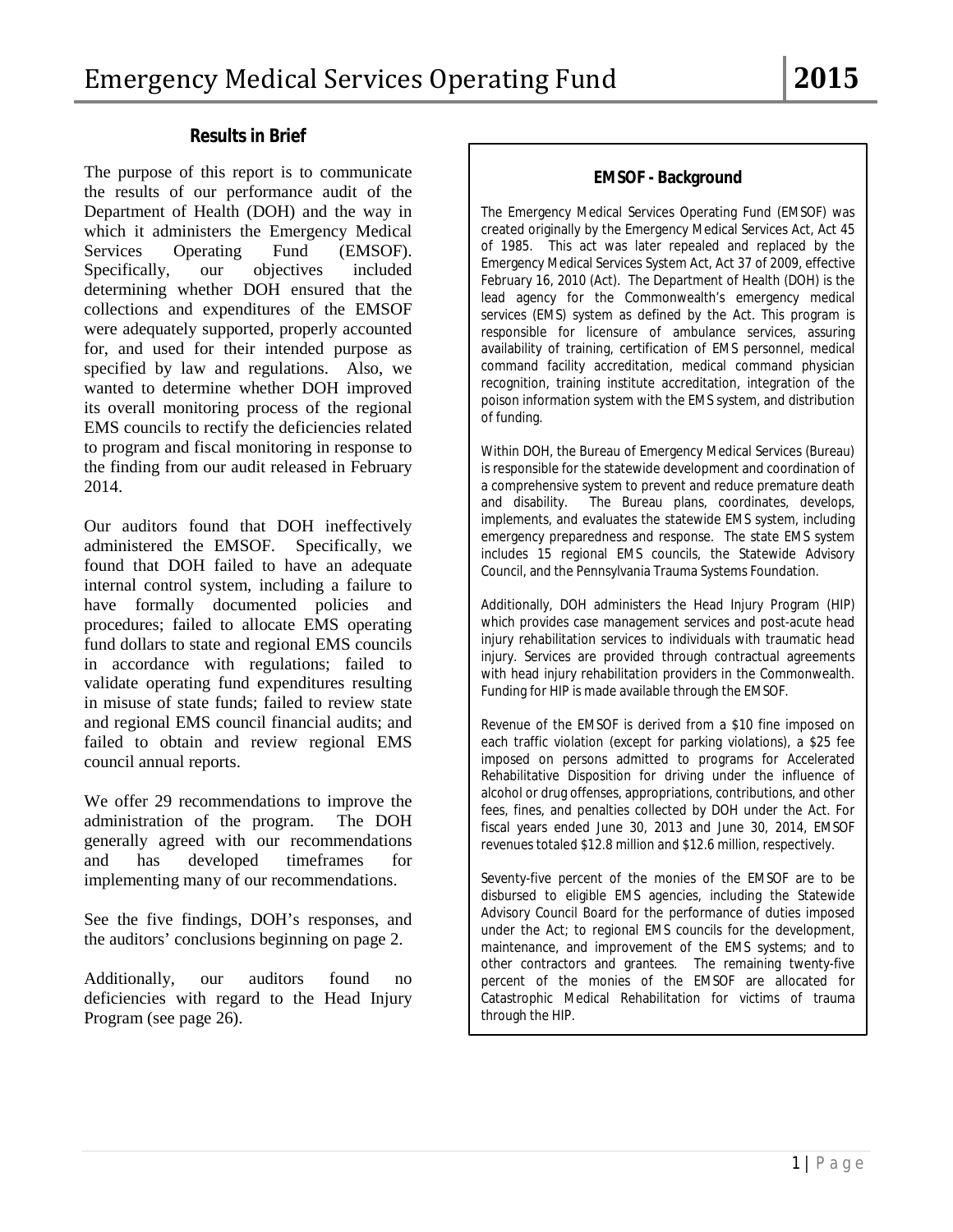# *Finding #1 – The Department of Health Ineffectively Administered the Emergency Medical Services Operating Fund*

The Emergency Medical Services Operating Fund (Fund), continued by the Emergency Medical Services System Act<sup>[1](#page-5-0)</sup> (Act), is administered by the Department of Health (DOH). Seventy-five percent of the monies of the Fund<sup>[2](#page-5-1)</sup> are to be disbursed to eligible state and regional EMS agencies, including the "State Advisory Board" (Board).<sup>[3](#page-5-2)</sup> The Board serves as an independent advisory body to the DOH and all other appropriate agencies on matters pertaining to Emergency Medical Services for the performance of duties imposed under the Act; to state and regional EMS councils for the development, maintenance, and improvement of the EMS systems; and to other contractors and grantees.

DOH expended \$21.2 million (\$10.6 million for each of the fiscal years ended June 30, 2013 and June 30, 2014) in state dollars from the Fund for the Emergency Medical Services (EMS) program administered through its Bureau of Emergency Medical Services (Bureau). DOH disbursed the \$21.2 million to the Pennsylvania Emergency Health Services Council and 15 regional EMS councils<sup>[4](#page-5-3)</sup> to assist them in administering the Commonwealth's EMS system. DOH executes grant agreements with each council and delegates various responsibilities and duties including, but not limited to, the following:

- Develop and annually update a Regional EMS Comprehensive Development Plan.
- Collect, maintain, and report patient care data to DOH.
- Submit a Comprehensive Annual Report to DOH.
- Organize, maintain, implement, expand, and improve the EMS system within the region.
- Monitor the delivery of emergency medical care, medical facilities, and pre-hospital personnel.
- Provide training programs to EMS personnel.
- Assist regional pre-hospital personnel and ambulance services to meet DOH's licensure, certification, and continuing education requirements.

 $\overline{\phantom{a}}$ 

<sup>&</sup>lt;sup>1</sup>35 Pa.C.S. § 8101 *et seq.* (Act 37 of 2009, as amended, which repealed and replaced the prior act - Act 45 of 1985, as amended). <sup>2</sup> 35 Pa.C.S. § 8153.

<span id="page-5-2"></span><span id="page-5-1"></span><span id="page-5-0"></span><sup>3</sup> Under the Act, the **"**Board**"** is defined as "The State Advisory Board, which is the Board of Directors of the Pennsylvania

Emergency Health Services Council." *See* 35 Pa.C.S. § 8103. The Pennsylvania Emergency Health Services Council's "Board of Directors was recognized as the official EMS advisory body to the Pennsylvania Department of Health through the Emergency Medical Services Act of 1985 and was reauthorized in Act 37 of 2009." *See* http://pehsc.org/wp-content/uploads/2014/05/FY-13-

<sup>14-</sup>Annual-Report.pdf

<span id="page-5-3"></span><sup>&</sup>lt;sup>4</sup> On November 1, 2012, the Bradford Susquehanna EMS Council was terminated. Since that time, the areas served by the Bradford Susquehanna EMS Council are served by the EMS of Northeastern PA. Therefore, there were 16 regional EMS councils at the beginning of our audit period.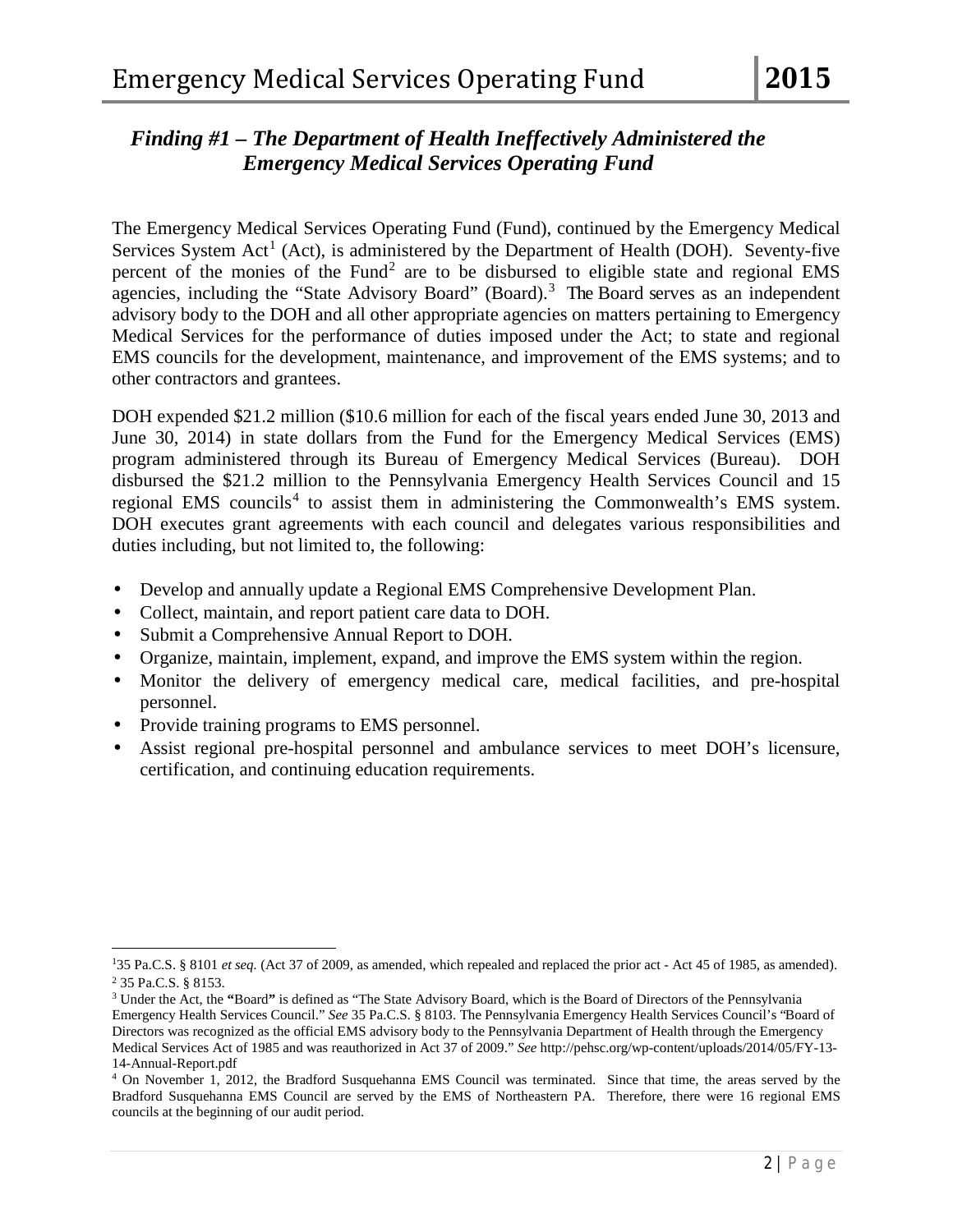Many of these duties and responsibilities are promulgated in law (Emergency Medical Services System Act, Act 37 of 2009, as amended<sup>[5](#page-6-0)</sup>) and in regulation (*Pennsylvania Code*, Title 28, Part VII, Subpart A - relating to "Ems System" <sup>[6](#page-6-1)</sup>). Additionally, management must have an effective internal control system established to manage risk, promote accountability, and prevent and detect instances of error, fraud, or abuse. An internal control system includes the policies, procedures, and daily activities used to safeguard assets, ensure the reliability and integrity of financial information, ensure compliance with laws and regulations, and promote efficient and effective operations. Program management is responsible for maintaining an adequate system of internal controls and communicating the expectations and duties to staff as part of a control environment.

Based on our review of documents and interviews conducted with DOH management, we found that DOH does not have adequate internal controls over Fund dollars distributed to EMS councils. We identified the following deficiencies:

- DOH failed to designate sufficient resources to effectively administer the Fund, including having an adequate internal control system in place.
- DOH has no formally documented policies and procedures related to administering the ä, Fund.
- DOH failed to monitor the EMS councils' financial controls or use of Fund dollars.
- DOH failed to allocate Fund dollars to EMS councils in accordance with regulations (see  $\mathbb{R}^{\mathbb{Z}}$ Finding #2).
- DOH failed to review expenditures of the Fund (see Finding #3). ¥,
- DOH failed to review EMS council financial statement audits (see Finding #4).
- DOH failed to obtain and review EMS council annual reports (see Finding #5). ä,

To ensure the expenditures from the Fund are used for their intended purpose as specified by law and regulations, DOH management must develop a documented process to include standard operating procedures and supervisory oversight. DOH management acknowledged the lack of oversight and the importance of adequate controls. However, DOH management stated the Bureau did not have the time and staff to document policies and procedures and perform monitoring of the EMS councils due to turnover of key personnel and time consuming projects such as implementing new regulations, awarding contracts, and addressing statewide health issues like the Ebola outbreak.<sup>[7](#page-6-2)</sup>

<span id="page-6-0"></span>l <sup>5</sup> 35 Pa.C.S. § 8101 *et seq., see in particular* Section 8105 (relating to Duties of department) of the Act, 35 Pa.C.S. § 8105.

<span id="page-6-2"></span><span id="page-6-1"></span><sup>&</sup>lt;sup>7</sup> See for example: http://www.pennlive.com/midstate/index.ssf/2014/10/ebola\_outbreak\_pennsylvania\_he.html and http://www.mcall.com/news/breaking/mc-pa-105-monitored-for-ebola-1028-20141028-story.html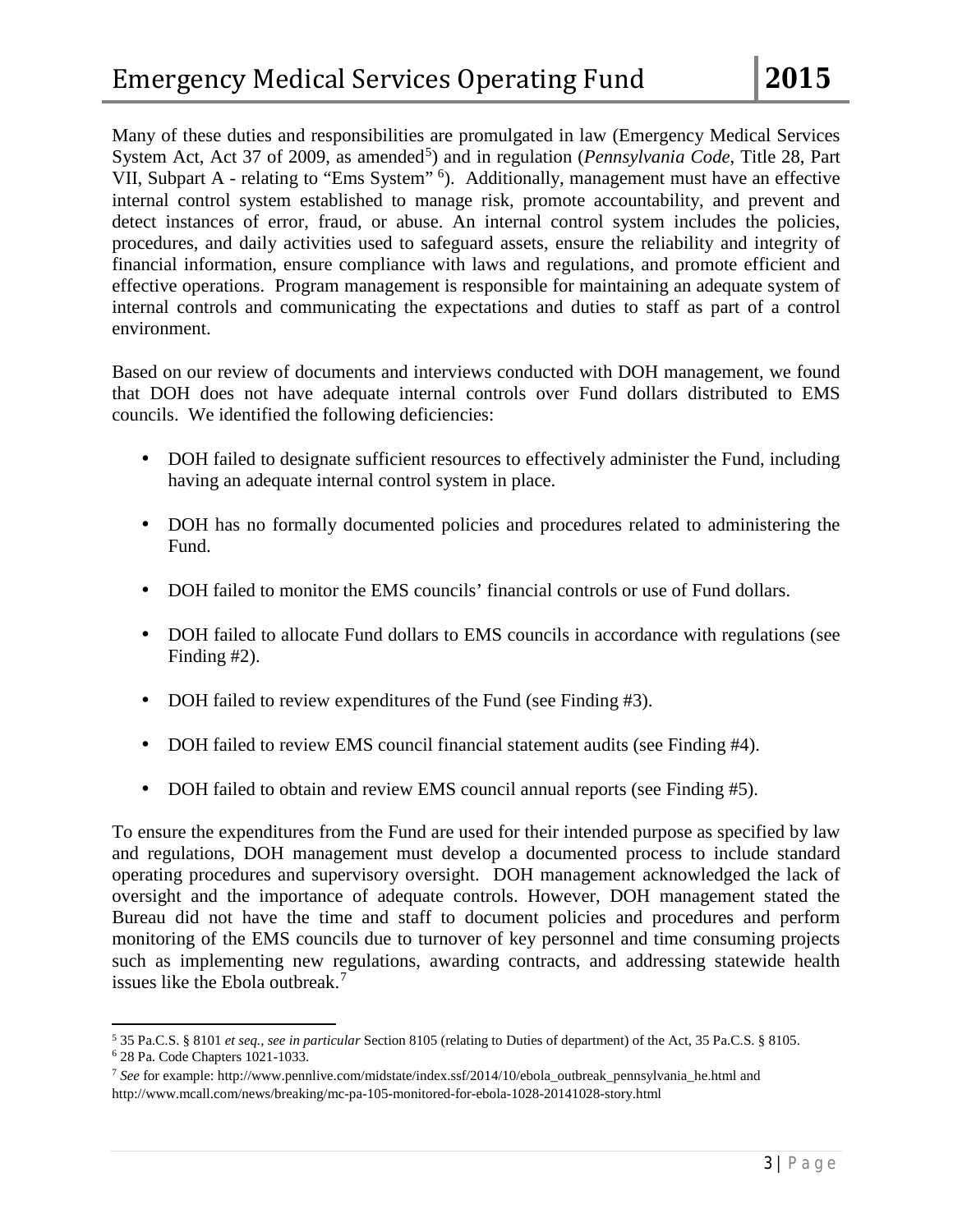Our Department is aware that DOH has countless responsibilities and obligations and, like most state agencies, lacks resources to fulfill all of its obligations in an ideal manner. However, without documented policies and procedures, Bureau processes may be misunderstood or inconsistently applied by staff. Additionally, the transfer of knowledge to new staff may be hindered without this guidance. DOH's failure to monitor the Fund dollars provided to EMS councils creates a significant risk of abuse of state funds and the potential for fraud. Additionally, DOH has very limited assurance Fund dollars were spent in accordance with law and regulations.

#### **Recommendations:**

We recommend that DOH:

- 1. Develop written Bureau policies and procedures. These procedures should include, but not be limited to:
	- a. Allocation methodology for distribution of funds to EMS councils (see Finding #2).
	- b. Review of EMS council invoices and equipment requests (see Finding #3).
	- c. Review of EMS council financial statement audit reports (see Finding #4).
	- d. Review of EMS council Annual Reports (see Finding #5).
	- e. EMS council on-site monitoring.
- 2. Conduct program monitoring of each EMS council on a periodic or rotating basis.
- 3. Develop a monitoring tool to perform and document the monitoring as well as train appropriate staff. These monitoring procedures should include the following:
	- a. Create a methodology for how often/when EMS councils are monitored.
	- b. Establish minimum requirements for satisfying the steps on the monitoring tool.
	- c. Require documentation to demonstrate the monitoring steps were satisfied.
	- d. Require a supervisor to review and document their approval of the results/conclusions of the program monitoring.
- 4. Establish and document an effective internal control system that encompasses all program operations.
- 5. Train Bureau staff on effective internal controls and its responsibility and accountability to ensure the internal control system is in place, operating effectively, and updated as needed.
- 6. Utilize the Bureau of Family Health's administration of Fund dollars within the Head Injury Program and Management Directive 325.12 "Standards for Internal Controls in Commonwealth Agencies" (effective July 1, 2015) for guidance on establishing and maintaining an effective internal control system.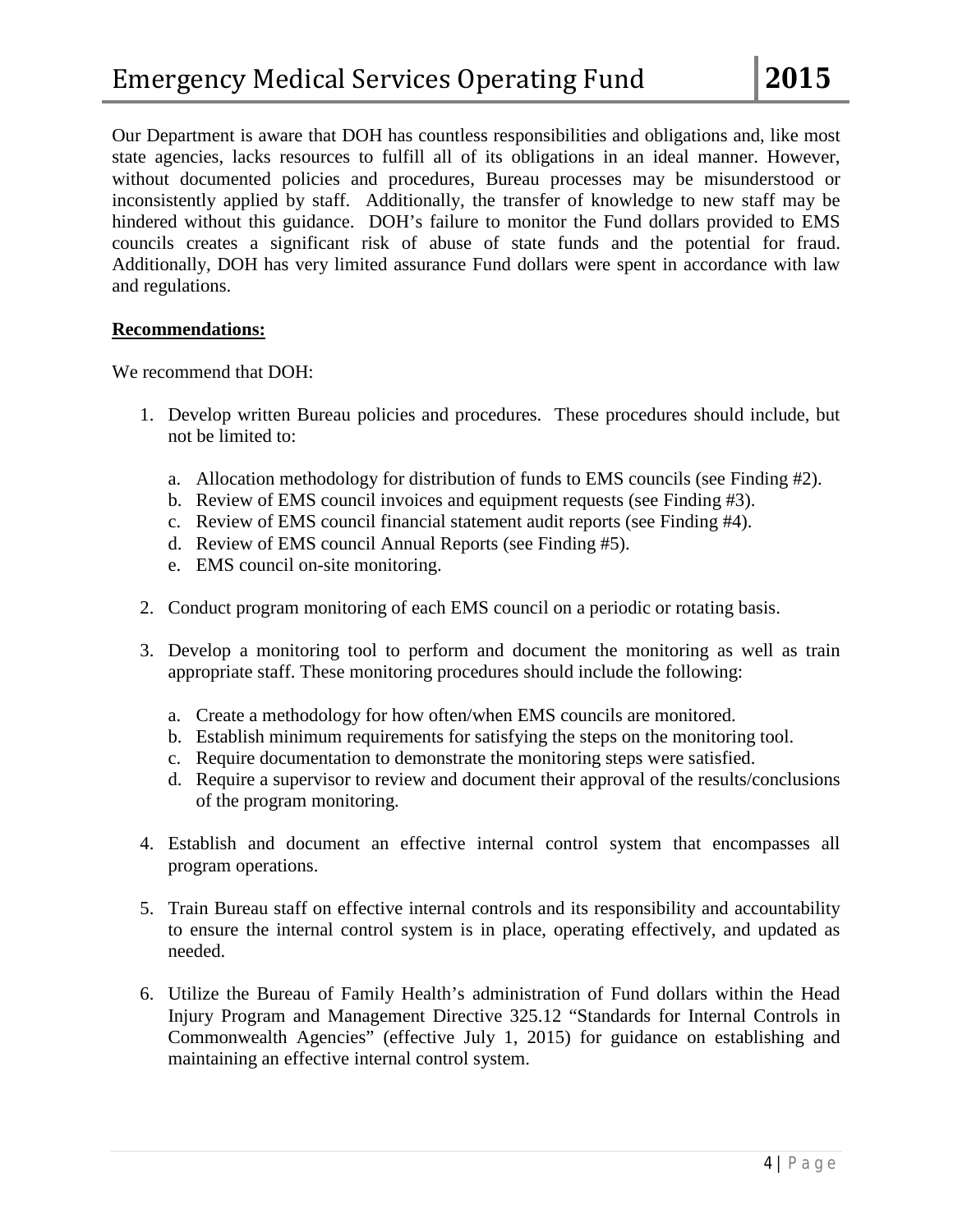7. Evaluate whether additional staff are needed and, if necessary, request an increase in the Bureau's complement.

#### **DOH Response:**

*Finding #1 – The Department of Health Ineffectively Administered the Emergency Medical Services Operating Fund* 

#### **Recommendations:**

We recommend that DOH:

1. Develop written Bureau policies and procedures. These procedures should include, but not be limited to:

i. Allocation methodology for distribution of funds to EMS councils (see Finding #2).

### a. **DOH Response:**

- i. A formal review of the methodology will be conducted by a task group comprised of DOH staff, regional council staff and representatives of PEHSC. This will be completed by June 30, 2016.
- ii. Recommendations will be reviewed and a final document that outlines the process will be formalized and ready for use by Sept 1, 2016.
- ii. Review of EMS council invoices and equipment requests (see Finding #3).

# a. **DOH Response**:

- i. BEMS has implemented a process which requires the EMS councils to submit more detailed project proposals including a line item budget for Category III projects. This helps us to more fully understand the intended use of the funding and the projected line item expenditures. This process was implemented during the FY 14-15.
- ii. Requests for *equipment* purchases are reviewed to validate the requested equipment purchases are consistent with DOH equipment guidelines and that they are approved by the Board President and Executive Director of each council.
- iii. BEMS lacks the resources to conduct a complete inspection of all EMS council invoices. For example, invoices from a large region such as EMSI could be hundreds of pages of separate invoices. Our office currently has no full-time Administrative Officer. We have a part-time annuitant to manage all aspects of the 14 regional council budgets, office operations and other grants that are managed by our office.
- iv. BEMS will begin a formal process to "spot-check" invoices and expenditures starting in January, 2016. We will start with a goal of reviewing one project for one council per month.
- iii. Review of EMS council financial statement audit reports (see Finding #4).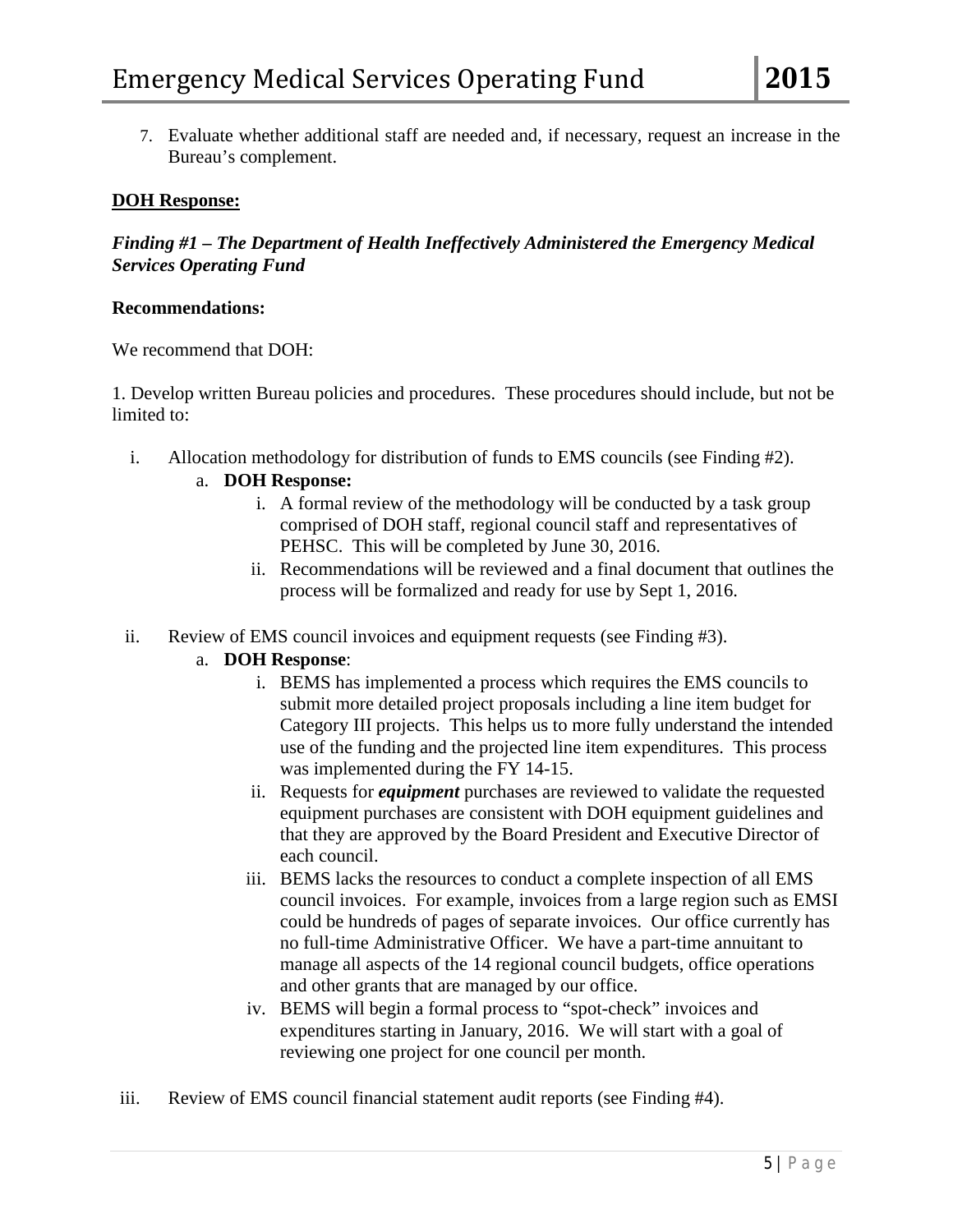#### a. **DOH Response:**

a.See DOH's response to Finding #4

d. Review of EMS council Annual Reports (see Finding #5).

# a. **DOH Response:**

- i. BEMS is currently reviewing the format for a standardized annual report that will make review of these reports easier. This review will be completed and a standardized format published for the regional councils use by June 30, 2016.
- ii. Reports will be reviewed and that review documented by the appropriate manager starting with FY 15-16 reports.
- iii. The goal will be to complete a review of three (3) reports per month.
- e. EMS council on-site monitoring.

### a. **DOH Response:**

- i. The BEMS currently lacks the resources in both staff and funding to enable us to do this with any level of reliability.
- 2. Conduct program monitoring of each EMS council on a periodic or rotating basis.

### a. **DOH Response:**

- a. Barriers that exist to completion of this include the lack of adequate resources to:
	- i. Identify the proper monitoring tool(s)
	- ii. Effectively perform the monitoring and documentation.
- b. Currently our staff spends 100% of their time on current operational issues.

3. Develop a monitoring tool to perform and document the monitoring as well as train appropriate staff. These monitoring procedures should include the following:

a. Create a methodology for how often/when EMS councils are monitored.

b. Establish minimum requirements for satisfying the steps on the monitoring tool.

c. Require documentation to demonstrate the monitoring steps were satisfied.

d. Require a supervisor to review and document their approval of the results/conclusions of the program monitoring.

#### a. **DOH Response:**

a. See response to #2 above. BEMS agrees with these recommendations and concepts but lack the resources to effectively perform these.

4. Establish and document an effective internal control system that encompasses all program operations.

# a. **DOH Response:**

a. BEMS agrees with this and will begin research on appropriate methodology. This will start immediately. Implementation will depend upon available resources.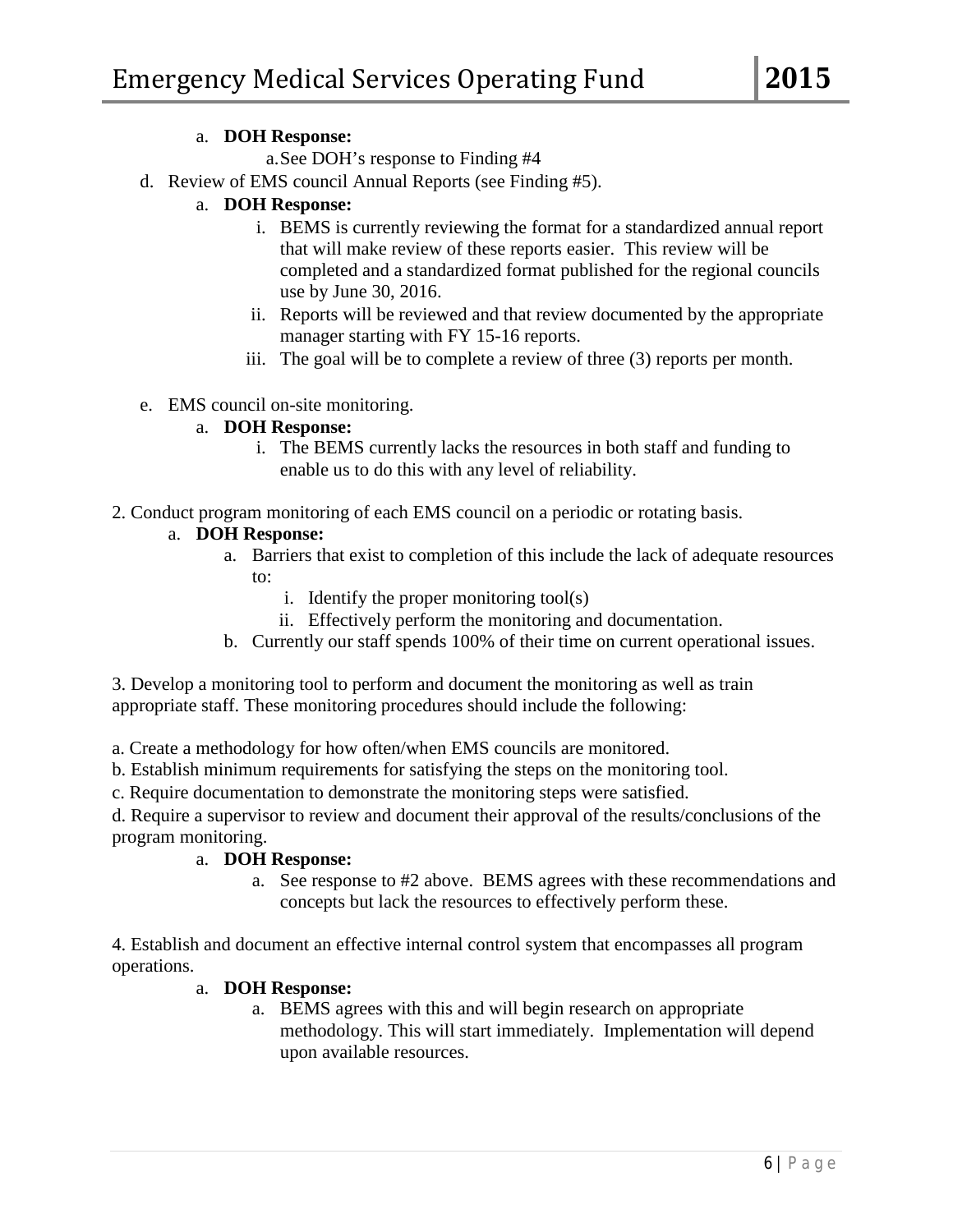5. Train Bureau staff on effective internal controls and its responsibility and accountability to ensure the internal control system is in place, operating effectively, and updated as needed.

# a. **DOH Response:**

a. We agree that training is required. As we develop the methodology and are able to implement, we will insure that appropriate training is provided.

6. Utilize the Bureau of Family Health's administration of Fund dollars within the Head Injury Program and Management Directive 325.12 "Standards for Internal Controls in Commonwealth Agencies" (effective July 1, 2015) for guidance on establishing and maintaining an effective internal control system.

### 1. **DOH Response:**

a. We will include this in our work to gather information for #4 above.

7. Evaluate whether additional staff are needed and, if necessary, request an increase in the Bureau's complement.

### a. **DOH Response:**

a. BEMS and DOH are currently evaluating methods to enable additional support to the BEMS in both short term and long term

# **Auditors' Conclusion:**

We commend DOH for proactively addressing many of these deficiencies. Although we have not audited any corrective actions indicated in DOH's response, we will follow up at an appropriate time to determine whether and to what extent all recommendations have been properly implemented. Our Department is aware that DOH has countless responsibilities and obligations and, like most state agencies, lacks resources to fulfill all of its obligations in an ideal manner. However, it is vital that DOH perform on-site monitoring and other oversight procedures to ensure EMSOF monies are being spent in accordance with law and regulations and the program is operating efficiently and effectively.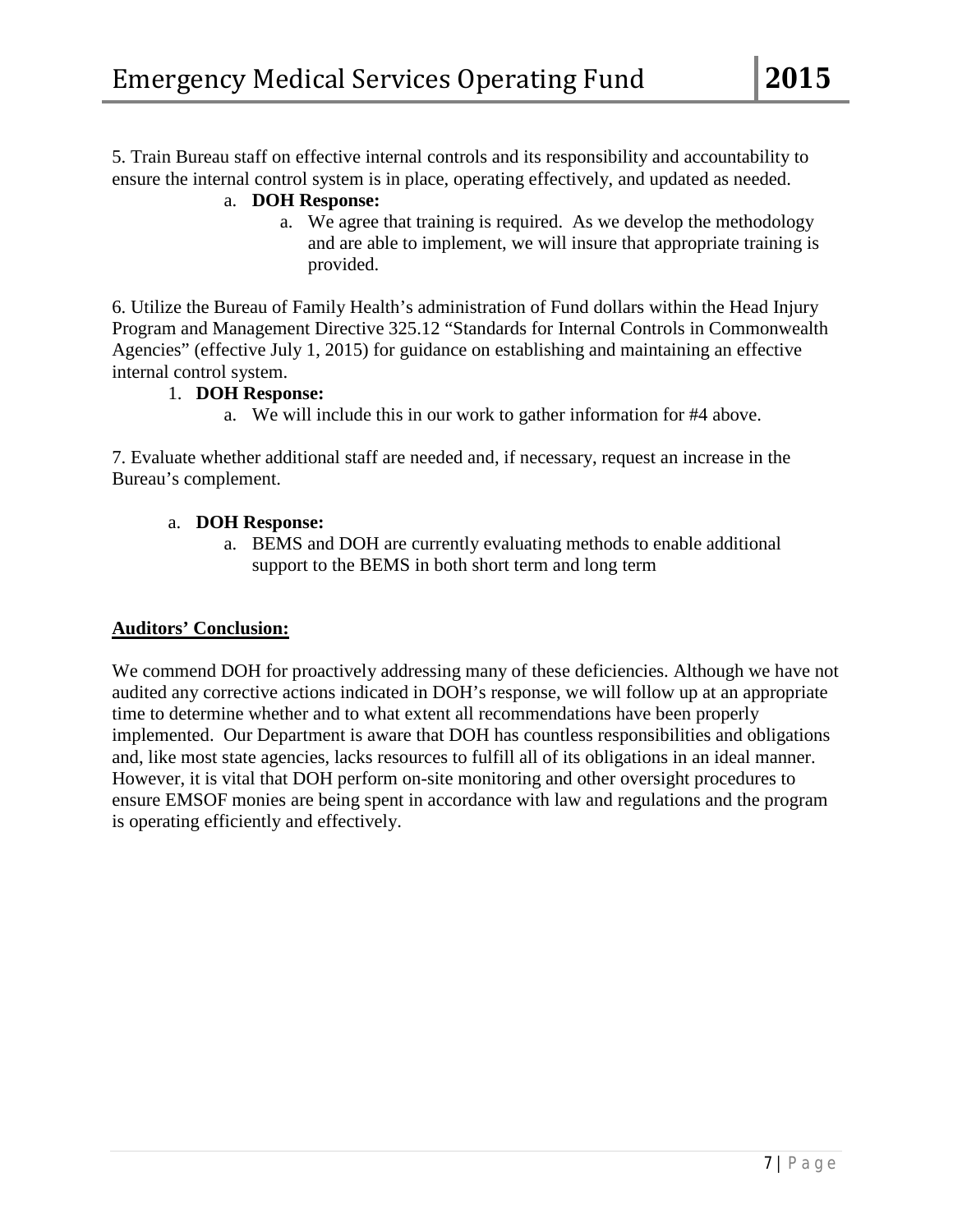# *Finding #2 – The Department of Health Failed to Allocate EMS Operating Funds to State and Regional EMS Councils in Accordance with Regulations*

When the Department of Health (DOH) receives its annual appropriation from the General Assembly, it first allocates funds to the Pennsylvania Emergency Health Services Council's (PEHSC) Board of Directors<sup>[8](#page-11-0)</sup>, which isthe statewide EMS advisory board. The amount is determined through contract and budget negotiations between DOH and PEHSC. DOH then allocates a portion of the funds to statewide special projects as determined necessary. The remaining funds are allocated to the regional EMS councils.

The related regulations in the Pennsylvania Code state that DOH will consider the following factors in determining the amount of Fund dollars regional EMS councils receive:

### **(1) The total amount of funds available.**

- (2) Conformity of the application for funding to the Statewide EMS System Plan.
- (3) Financial need of the regional EMS system.
- (4) Funds available to the regional EMS council for the purpose in the application for funding, including non-State contributions, Federal grants or Federal contracts pertaining to EMS. Non-State contributions include cash and in-kind services provided to the contractor or toward the operation of a regional EMS system by private, public or government entities, including the Federal government.
- **(5) Geographic area.**
- **(6) Population of the geographic area served by the applicant.**
- **(7) Special rural needs of the geographic area served by the applicant.**
- (8) Potential duplication of services.
- (9) Priorities of the Department.
- (10) Other factors set forth by the Department in a notice published in the *Pennsylvania Bulletin*. [9](#page-11-1)

DOH established a formula to allocate funds to regional EMS councils based on decennial U.S. Census data in which 50% of the allocation is based on the regional EMS council's total population, 30% of the allocation is based on the regional EMS council's rural population, and 20% of the allocation is based on the regional EMS council's square mileage. DOH's formula does not fulfill the requirements of the regulation outlined above because it only considers 4 of the 10 factors (indicated in bold).

<span id="page-11-0"></span>l <sup>8</sup> *See* 35 Pa.C.S. §§ 8103, 8108.

<span id="page-11-1"></span> $9$  28 Pa. Code § 1021.25 (emphases added).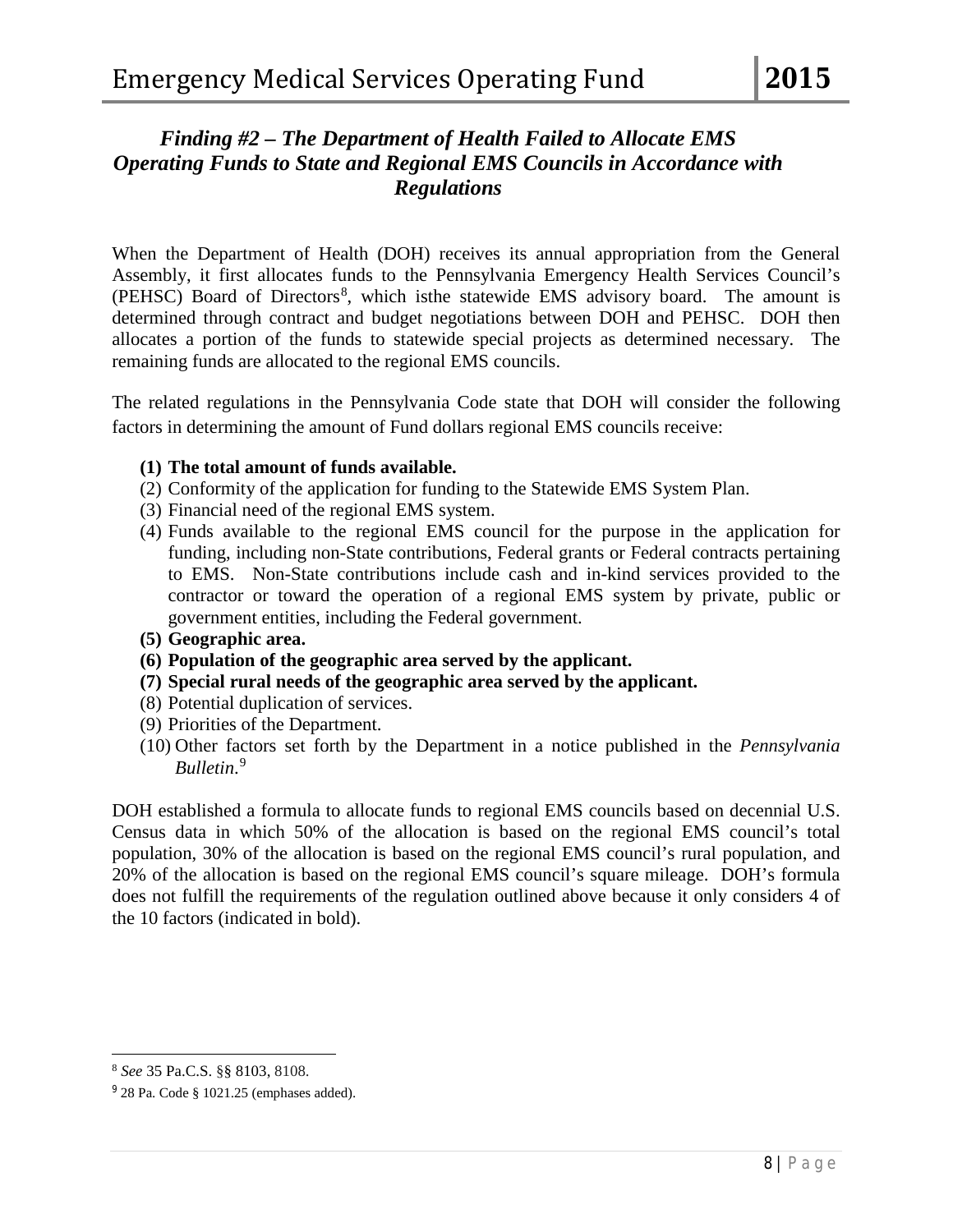# **DOH's allocation methodology disregards the regional EMS councils' financial needs and other available funding.**

The funding received by regional EMS councils from sources other than the Fund include the federal government, county governments, hospitals, community colleges, training tuition, textbook sales, etc., and can significantly vary between councils. Without considering this and the remaining factors, there is no assurance that the Fund dollars are being distributed to the regional EMS councils in the most beneficial manner.

Additionally, DOH acknowledged that it does not have formal written policies and procedures that document the formula, when the formula was established, the rationale behind the decision to use this formula, and how the formula addresses the factors prescribed in the related regulations. DOH management indicated the source of the formula is unknown but continues to use it because this is what was always done in the past and there is no time to "reinvent the wheel."

We recalculated the regional EMS council allocations for fiscal years ended June 30, 2013 and 2014, and found DOH did not adhere to its allocation formula as follows:

- DOH continued to use decennial 2000 U.S. Census data instead of the most recent a. decennial 2010 U.S. Census data.
- DOH distributed 20% of the allocation based on the regional EMS council's rural population and 30% of the allocation based on the regional EMS council's square mileage, which is transposed from DOH's formula.

During our audit period, there was employee turnover in several key positions involved in the allocation process. It is likely that the combination of inexperienced new employees and the lack of any written policies and procedures significantly contributed to the errors made by DOH in allocating funds to the regional EMS councils.

These errors made by DOH in allocating funds to regional EMS councils caused significant differences between the amounts that each council should have been allocated compared to the amounts each council actually received, as shown in the chart below. The largest underfunded regional EMS council was Emergency Health Services Federation (EHSF), which serves 8 of Pennsylvania's 67 counties. EHSF should have been allocated an additional \$249,262, or 9%, over our two-year audit period. The largest overfunded regional EMS council was Emergency Medical Management Cooperative East, which serves 6 counties and was allocated \$137,739, or 13%, more than it should have received if DOH had correctly applied its allocation formula.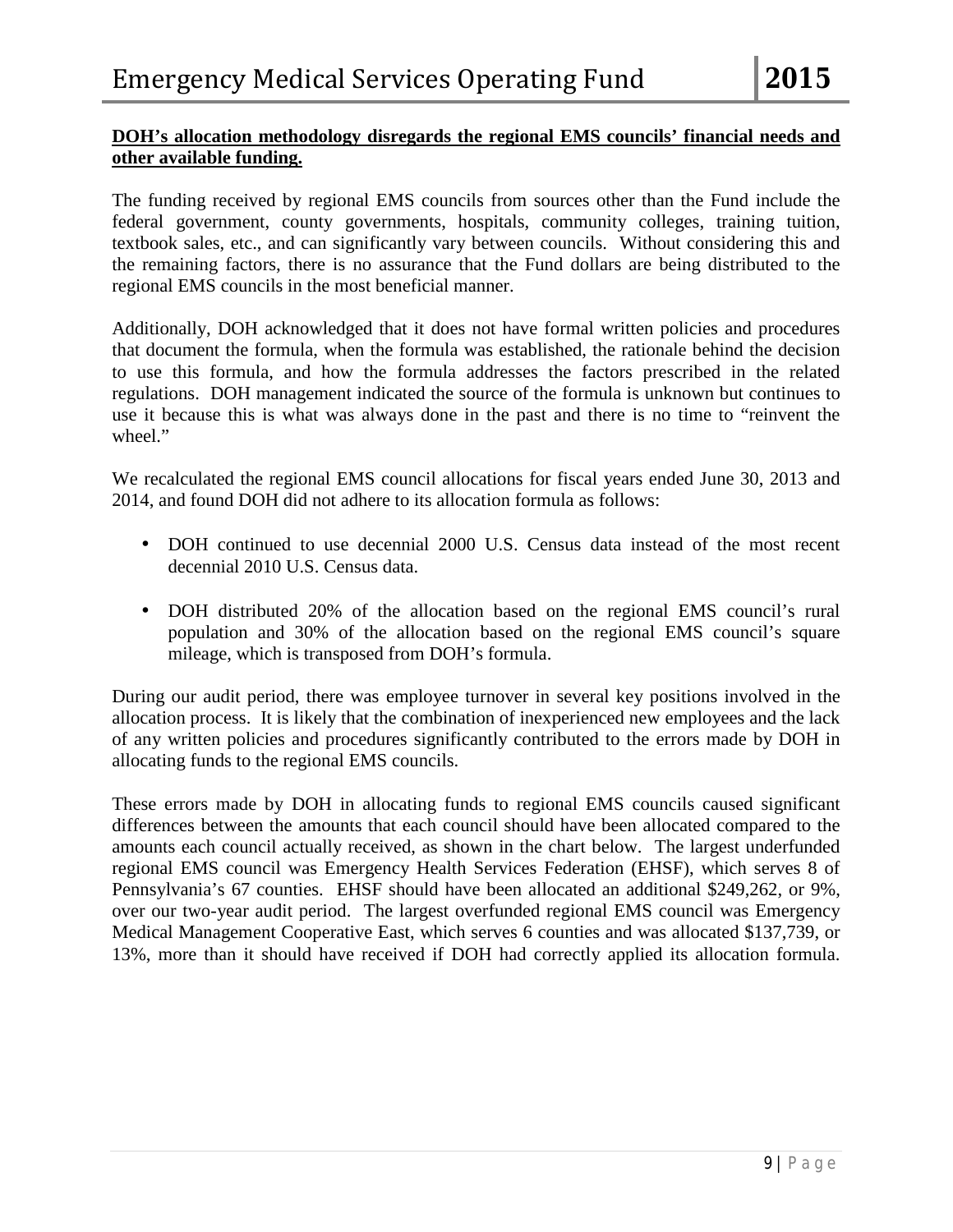|                                                                         | SFYE 6/30/13 |              |                              | SFYE 6/30/14 |             |                              |                                              |
|-------------------------------------------------------------------------|--------------|--------------|------------------------------|--------------|-------------|------------------------------|----------------------------------------------|
| <b>Regional EMS</b><br>Council                                          | <b>DOH</b>   | Auditor      | Overfunded/<br>(Underfunded) | <b>DOH</b>   | Auditor     | Overfunded/<br>(Underfunded) | <b>Total</b><br>Overfunded/<br>(Underfunded) |
| <b>Bradford</b><br>Susquehanna                                          | \$239,897    | \$228,241    | \$11,656                     | \$0          | \$0         | \$0                          | \$11,656                                     |
| Eastern<br>Pennsylvania EMS                                             | \$1,020,917  | \$1,102,811  | $(\$81,894)$                 | \$924,019    | \$998,045   | $(\$74,026)$                 | (\$155,920)                                  |
| <b>Emergency Health</b><br>Services Federation                          | \$1,447,220  | \$1,578,132  | (\$130,912)                  | \$1,309,861  | \$1,428,211 | (\$118,350)                  | $(\$249,262)$                                |
| <b>Emergency Medical</b><br>Service Institute                           | \$2,030,827  | \$1,992,477  | \$38,350                     | \$1,838,077  | \$1,803,193 | \$34,884                     | \$73,234                                     |
| EMS of<br>Northeastern<br>Pennsylvania                                  | \$638,775    | \$655,563    | (\$16,788)                   | \$795,275    | \$799,843   | $(\$4,568)$                  | $(\$21,356)$                                 |
| <b>Lycoming County</b><br>Commissioners                                 | \$328,724    | \$296,580    | \$32,144                     | \$297,524    | \$268,405   | \$29,119                     | \$61,263                                     |
| Seven Mountains<br><b>EMS</b>                                           | \$380,219    | \$365,509    | \$14,710                     | \$344,131    | \$330,786   | \$13,345                     | \$28,055                                     |
| Southern<br>Alleghenies EMS                                             | \$688,839    | \$652,239    | \$36,600                     | \$623,460    | \$590,277   | \$33,183                     | \$69,783                                     |
| Susquehanna<br><b>Emergency Health</b><br>Services                      | \$315,102    | \$320,720    | (\$5,618)                    | \$285,195    | \$290,252   | $(\$5,057)$                  | $(\$10,675)$                                 |
| <b>Emergency Medical</b><br>Management<br>Cooperative West              | \$816,933    | \$786,064    | \$30,869                     | \$739,396    | \$711,389   | \$28,007                     | \$58,876                                     |
| <b>Emergency Medical</b><br>Management<br>Cooperative East              | \$556,686    | \$484,407    | \$72,279                     | \$503,849    | \$438,389   | \$65,460                     | \$137,739                                    |
| <b>Bucks County</b><br><b>Emergency Health</b><br>Services              | \$337,827    | \$346,517    | $(\$8,690)$                  | \$305,763    | \$313,598   | $(\$7,835)$                  | $(\$16,525)$                                 |
| <b>Chester County</b><br>Department of<br><b>Emergency Services</b>     | \$296,040    | \$314,374    | (\$18,334)                   | \$267,942    | \$284,509   | (\$16,567)                   | $(\$34,901)$                                 |
| <b>Delaware County</b><br>Inter-Community<br><b>Health Coordination</b> | \$249,723    | \$239,621    | \$10,102                     | \$226,021    | \$216,858   | \$9,163                      | \$19,265                                     |
| Montgomery<br><b>County Department</b><br>of Public Safety              | \$369,387    | \$375,748    | $(\$6,361)$                  | \$334,328    | \$340,052   | $(\$5,724)$                  | $(\$12,085)$                                 |
| Philadelphia City                                                       | \$649,892    | \$628,997    | \$20,895                     | \$588,209    | \$569,243   | \$18,966                     | \$39,861                                     |
| <b>Total</b>                                                            | \$10,367,008 | \$10,368,000 | $(\$992)^{11}$               | \$9,383,050  | \$9,383,050 | \$0                          | $(\$992)$                                    |

DOH management stated that a spreadsheet that has historically been used to calculate the allocation contains an error. Additionally, the most recent census data was not being used despite DOH management's belief that it was being used. DOH management indicated that no supervisory review of the allocation was performed, which allowed the errors to go undetected. DOH's failure to consider

<sup>&</sup>lt;sup>10</sup> On November 1, 2012, the Bradford Susquehanna EMS Council (BSEMS) was terminated. Since that time, the areas served by BSEMS are served by the EMS of Northeastern PA (EMSNP).

<span id="page-13-0"></span><sup>&</sup>lt;sup>11</sup> DOH's allocations to regional EMS councils for 2012-2013 totaled \$10,367,008. The base amount DOH used in its allocation formula calculation was \$992 less than the total budgeted amount for regional EMS councils.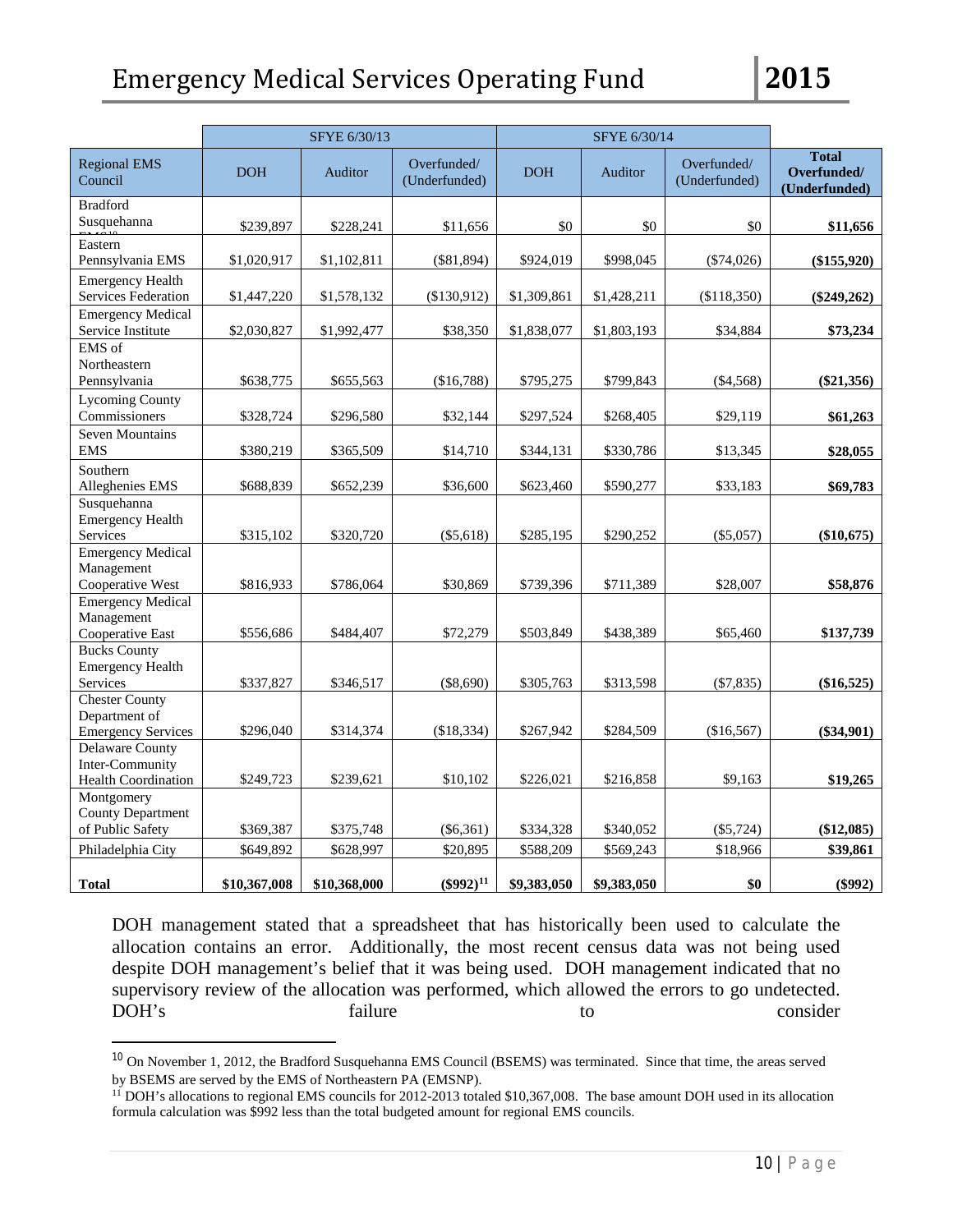all factors in the allocation process as required by the related regulations is compounded by these two oversights and could impact the ability of the EMS councils to perform duties and serve Pennsylvania citizens.

#### **Recommendations:**

We recommend that DOH:

- 1. Develop and document an allocation process policy that considers all ten factors required by regulation and objectives set forth in the state plan.
- 2. Reevaluate the allocation process prior to awarding contracts each year to ensure the policy is consistent with DOH priorities.
- 3. Document the decision and justification for any revisions of the allocation process.
- 4. Train appropriate personnel on how to use its formula for calculating regional EMS council allocations.
- 5. Immediately begin to use the most recent census data and correct the error in the formula used for the allocations.
- 6. Implement supervisory review procedures to ensure the allocation of funds to regional EMS councils is based on the correct formula and the most recent census data, is mathematically accurate, and is in accordance with DOH policy.

#### **DOH Response:**

# *Finding #2 – The Department of Health Failed to Allocate EMS Operating Funds to State and Regional EMS Councils in Accordance with Regulations*

#### **Recommendations:**

We recommend that DOH:

- 1. Develop and document an allocation process policy that considers all ten factors required by regulation and objectives set forth in the state plan.
	- a. **DOH Response:**
		- i. The DOH agrees with this recommendation. The BEMS will begin working with stakeholders such as regional councils, PEHSC and others to develop a written process that will identify if and how each factor can be addressed. The process will be documented and in place by November, 2016.
- 2. Reevaluate the allocation process prior to awarding contracts each year to ensure the policy is consistent with DOH priorities.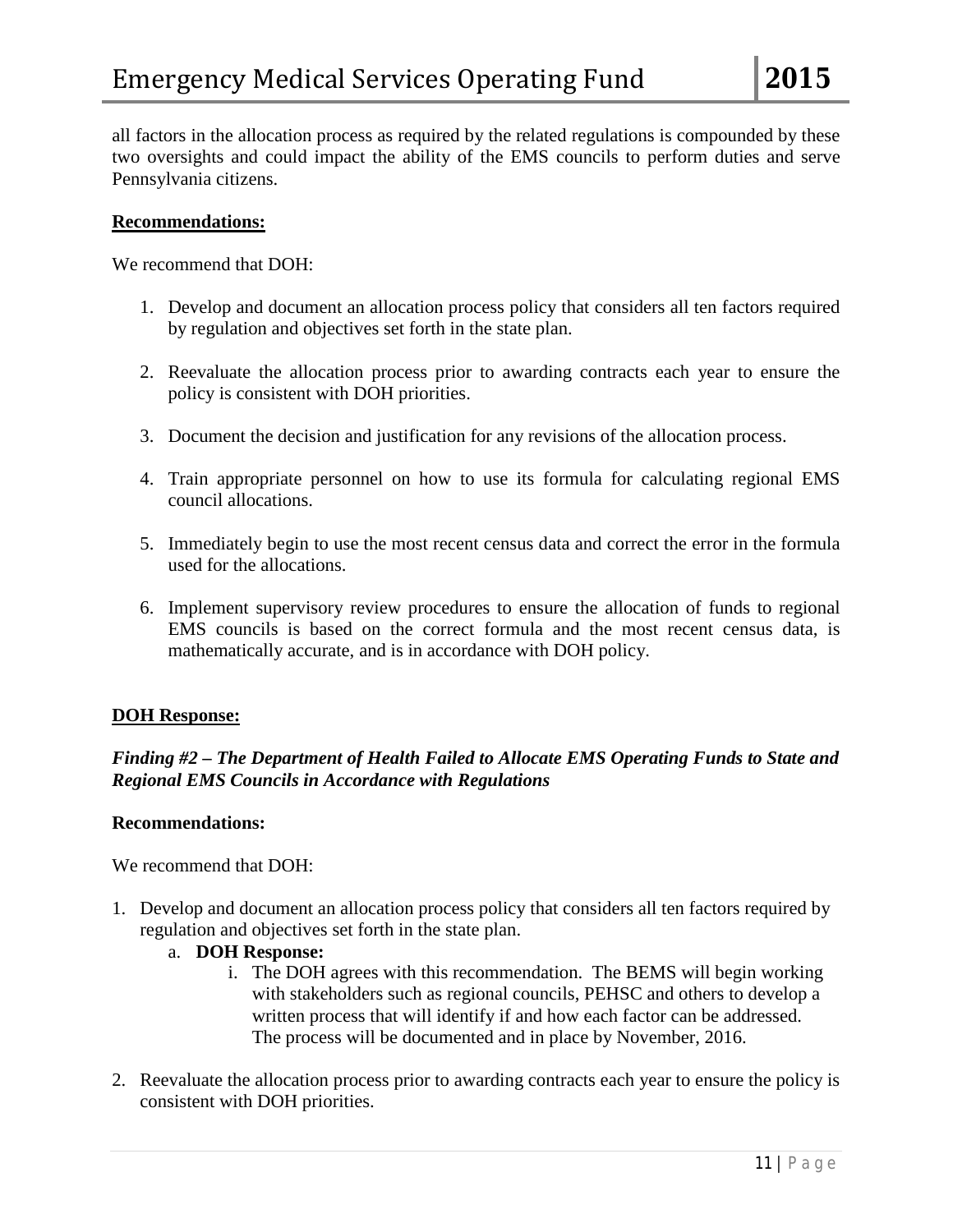### a. **DOH Response:**

i. DOH agrees. Beginning with the fiscal year 16-17 there will be a formal, documented review of the formulary which is signed off by the AO, the manager responsible for the formulary and the Bureau Director.

Document the decision and justification for any revisions of the allocation process.

# b. **DOH Response:**

- i. DOH agrees. This will be done as a part of the annual review process.
- 3. Train appropriate personnel on how to use its formula for calculating regional EMS council allocations.

### a. **DOH Response:**

- i. DOH agrees. The process will be documented, reviewed annually with all who utilize it and will be part of the orientation of any new hires within those positions.
- 4. Immediately begin to use the most recent census data and correct the error in the formula used for the allocations.
	- a. **DOH Response:**
		- i. DOH agrees. The manager responsible for the formulary is reviewing and updating at this time. This will be completed by November, 2015.
- 5. Implement supervisory review procedures to ensure the allocation of funds to regional EMS councils is based on the correct formula and the most recent census data, is mathematically accurate, and is in accordance with DOH policy.
	- a. **DOH Response:**
		- i. DOH agrees. This will be managed via the process outlined above in item # 2 response.

# **Auditors' Conclusion:**

We commend DOH for proactively addressing many of these deficiencies. Although we have not audited any corrective actions indicated in DOH's response, we will follow up at an appropriate time to determine whether and to what extent all recommendations have been properly implemented.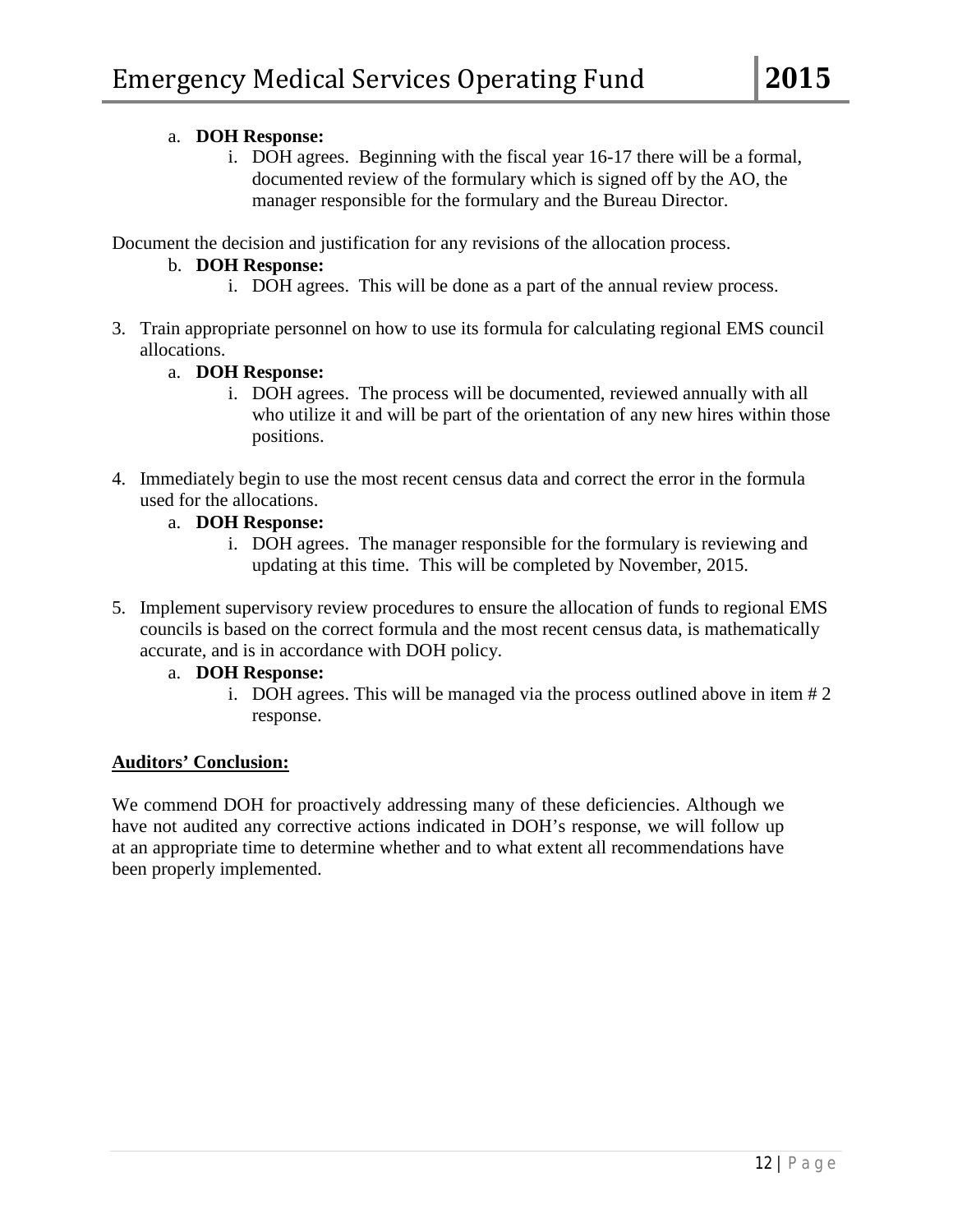# *Finding #3 – The Department of Health Failed to Validate EMS Operating Fund Expenditures Resulting in Misuse of State Funds*

The Department of Health (DOH) expended \$21.2 million (\$10.6 million during each of the fiscal years ended June 30, 2013 and June 30, 2014) in state funds from the Emergency Medical Services Operating Fund (Fund) for the Emergency Medical Services (EMS) program administered through its Bureau of Emergency Medical Services (Bureau). Of the \$21.2 million in Fund expenditures, \$928,900 was disbursed to the Pennsylvania Emergency Health Services Council (also known as PEHSC) and \$20.3 million to 15 regional EMS councils<sup>[12](#page-16-0)</sup> to assist them in administering the Commonwealth's EMS system.

Each month each of the EMS councils submit a summary level invoice to DOH for reimbursement of expenditures. The invoice includes expenditure categories such as personnel services, subcontract services, supplies, and travel. We reviewed 40 invoices totaling \$2.97 million out of the total \$21.2 million DOH disbursed to the EMS councils during fiscal years ended June 30, 2013 and 2014. Based on our review and interviews conducted with DOH management, we found the following weaknesses in DOH's review of invoices and oversight of Fund expenditures:

- DOH tracked the monthly expenditures for each EMS council; however, the Bureau did not review any source documentation to substantiate summary level invoices submitted by these councils and paid by DOH. Bureau management indicated that detailed information is not requested because the amount of "paper" required would be too voluminous and the Bureau does not have the resources to perform spot checks on a sample of expenditures. However, without reviewing source documentation, at least on a sample basis, DOH cannot be assured that the grant monies are being utilized appropriately.
- Of the 40 invoices, 2 did not have documented DOH approval for payment. DOH management indicated that it does not know why the approval of the two invoices was missing.

We performed additional review procedures for all expenditures paid to pre-hospital providers<sup>[13](#page-16-1)</sup> from the regional EMS councils for the same 40 invoices noted above. These expenditures are listed under the subcontract services expenditure category on the invoice. Out of the \$21.2 million disbursed to the EMS councils, \$3.4 million, or 16%, was paid to pre-hospital providers.

l

<span id="page-16-0"></span> $12$  On November 1, 2012, the Bradford Susquehanna EMS Council was terminated. Since that time, the areas served by the Bradford Susquehanna EMS Council are served by the EMS of Northeastern PA. Therefore, there were 16 regional EMS councils at the beginning of our audit period. Pursuant to the Act), a regional EMS council is defined as: "A nonprofit incorporated entity or appropriate equivalent that is assigned by the Department of Health to: (1) plan, develop, maintain, expand and improve emergency medical services systems within a specific geographic area of this Commonwealth; and (2) coordinate those systems into a regional emergency medical services system." *See* 35 Pa.C.S. § 8103.

<span id="page-16-1"></span>**<sup>13</sup>** This includes a DOH certified "Prehospital emergency medical services physician" or "prehospital EMS physician"; a "Prehospital physician extender" or "PHPE" (i.e., a physician assistant); or a "Prehospital registered nurse" or "PHRN". *See* 35 Pa.C.S. § 8103.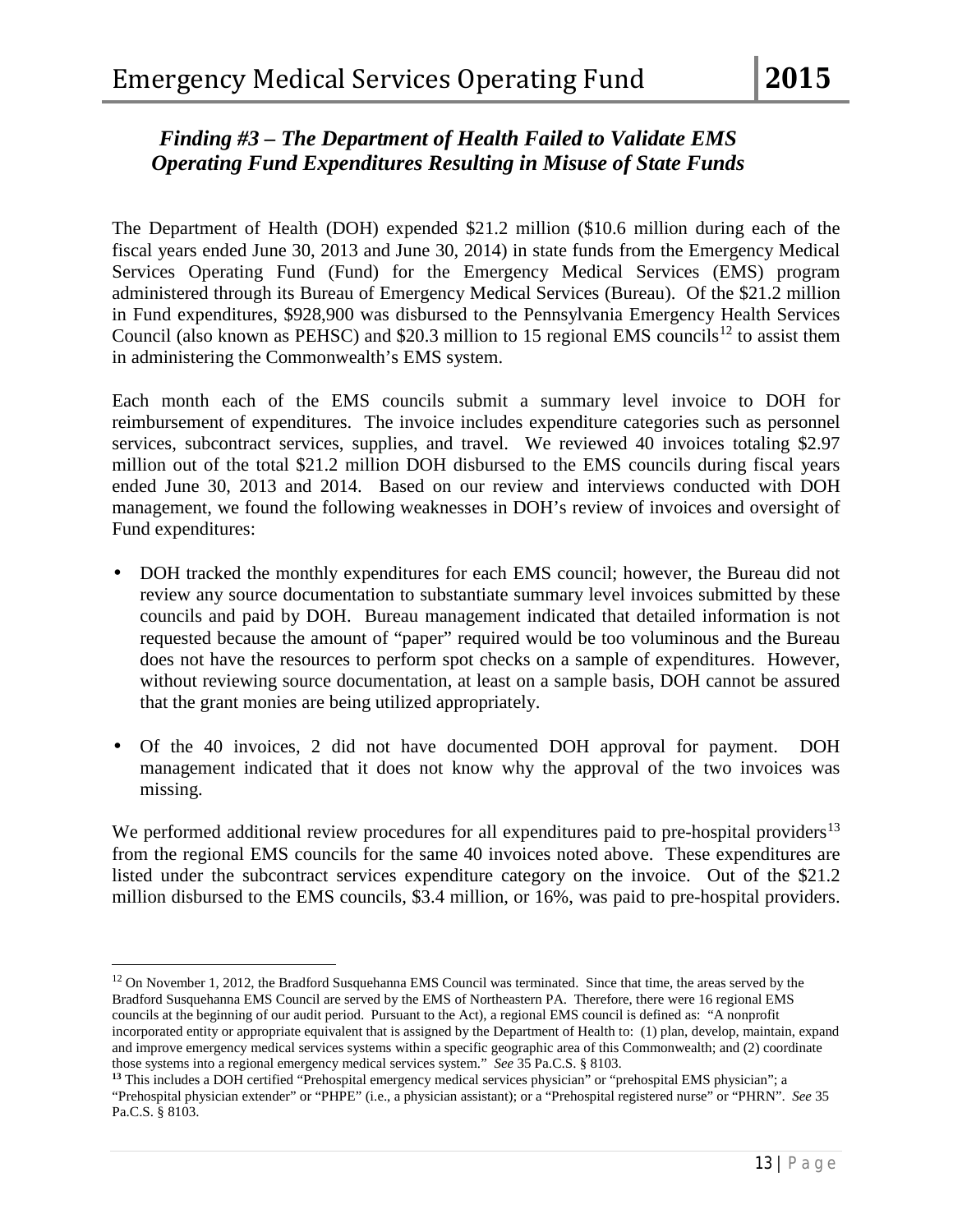Any funds distributed to pre-hospital providers must be approved by the Director of the Bureau of Emergency Medical Services within DOH. The regional EMS councils submit a "Provider Equipment Request" (request) form to DOH for review and approval. The request form consists of a list of items to be purchased by the pre-hospital providers within the region along with the quantity, unit price, total cost, and amount of Fund dollars requested. The grant agreements between DOH and the regional EMS councils require the regional EMS councils to secure and retain documentation of the actual items purchased from the pre-hospital providers. However, DOH does not require the regional EMS councils to submit this documentation to them.

Out of the 40 invoices selected, 22 contained expenditures paid to pre-hospital providers totaling approximately \$2.1 million. We obtained the request forms to verify all items purchased were requested and approved by the DOH Bureau Director. We also obtained supporting documents, such as invoices or receipts, from the regional EMS councils to verify the items purchased were reasonable and allowable per law and regulations. Based on our review, we found the following weaknesses:

- One regional EMS council received \$50,400 and could only provide copies of the checks and vouchers for the funds distributed to the providers, and not the invoices/receipts from the providers to validate the actual purchases. The council's Executive Director stated that all funds were reimbursement of service costs for electronic patient care reporting software and no payment was authorized unless the provider submitted copies of cleared checks. However, these documents could not be located due to personnel changes and relocation of the council headquarters.
- Two regional EMS councils provided invoices/receipts that contained purchases that appear to be misuse of state funds as described below.
	- o Emergency Health Services Federation (EHSF)

The EHSF held a 3.5 hour community health summit to promote public health and reduce healthcare costs. Fund dollars were used to pay for a hot breakfast, coffee, and cookies at the event totaling \$2,540. Fund dollars were also used to pay for meals at restaurants for two meetings related to the summit for \$336. Several of these meals exceeded \$25 per entrée. We question the reasonableness and propriety of these food expenditures for EHSF totaling \$2,876. The EHSF submitted an itemized request form that DOH approved. However, the expenditures noted above were not listed on the request form. Therefore, the EHSF spent Fund dollars on items it did not request to purchase and that were not approved by DOH.

o Emergency Medical Management Cooperative West (EMMCO West)

The EMMCO West requested Fund dollars of \$4,500 for a project called EMS Leaders of Tomorrow described as an annual symposium that will include special management sessions focused on system finance and reimbursement strategies. No details of the expenditures were listed on the request form. However, the Bureau Director still approved the request. Within the documents supporting the costs of the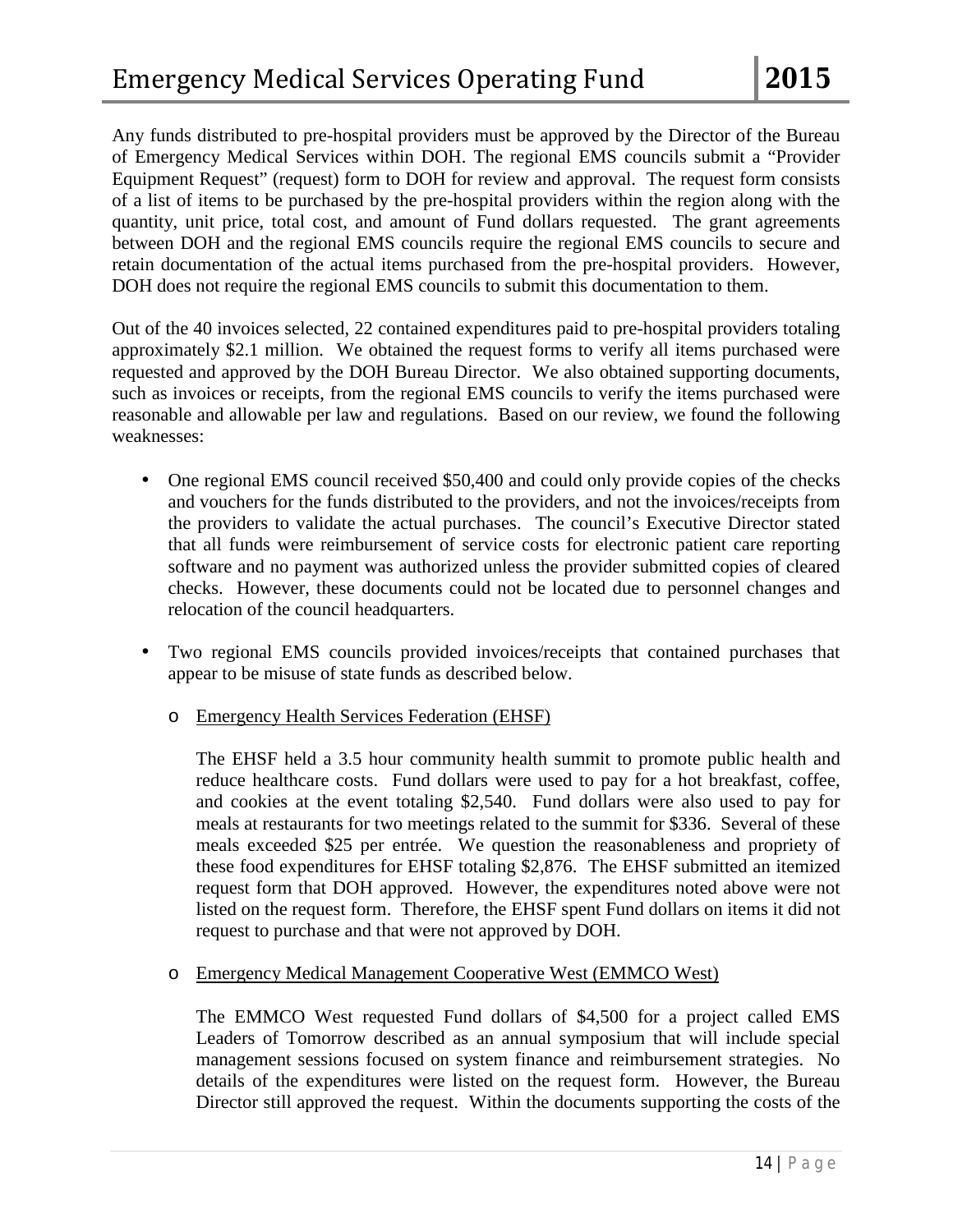symposium paid with Fund dollars was a receipt for a Harley Davidson watch totaling \$133. The Bureau director stated he was not aware the watch was purchased. After contacting the EMMCO West, DOH stated the watch was in lieu of an honorarium to a guest speaker at one of the sessions. The Bureau director stated that this is not an allowable cost and he would not approve this purchase if it were presented to him.

The EMMCO West also requested Fund dollars of \$4,500 for an EMS recognition program where awards were given to EMS agencies with gold, silver, and bronze levels of performance. No details of the expenditures were listed on the request form. However, the Bureau director still approved the request. Fund dollars were used in part to purchase 104 dinners and cake/candy totaling \$2,328. The Bureau director stated an event like this would be categorized as recruitment and recognition costs; however, he stated he would not approve it for this purpose because there are better uses for the funds. We question the reasonableness and propriety of the above purchases by EMMCO West, which total \$2,461 for both events.

Under Section 8112 of the Act, Fund dollars are allowed to be used for the purposes of providing programs of public education, information, health promotion, and prevention regarding EMS and for costs associated with training programs for EMS providers. Fund dollars are also allowed to be used for costs associated with assisting EMS agencies to recruit and retain EMS providers.<sup>[14](#page-18-0)</sup> DOH management stated there is no guidance on what is considered allowable purchases within these broad categories of the law.

We determined that the questionable costs noted above are excessive and not in accordance with the intent of the Act. These Fund dollars could have been used to provide critical training to emergency medical personnel or to purchase life-saving equipment.

DOH cannot ensure the propriety of purchases if the request form is not detailed by each item to be purchased. Additionally, DOH did not require regional EMS councils to provide documentary support after the purchases were made to verify the costs and propriety of the items. Without requiring regional EMS councils to adequately complete the request form and reviewing the documentation supporting the pre-hospital provider purchases, DOH cannot determine whether Fund dollars were expended in accordance with the purposes permitted by the Act and its associated regulations.<sup>[15](#page-18-1)</sup> Any abuse of Fund dollars or fraudulent expenditures would not be detected by DOH. In order to adequately administer the Fund, DOH must ensure its internal controls over Fund expenditures serve to adequately deter, detect, and prevent errors, abuse, and fraud from occurring.

l

<span id="page-18-0"></span><sup>14</sup> *See* in particular*,* 35 Pa.C.S. § 8112(c).

<span id="page-18-1"></span><sup>15</sup> 28 Pa. Code Part VII, Subpart A., Chapter 1021 (relating to Administration of Ems System); *see* in particular 28 Pa. Code § 1021.24.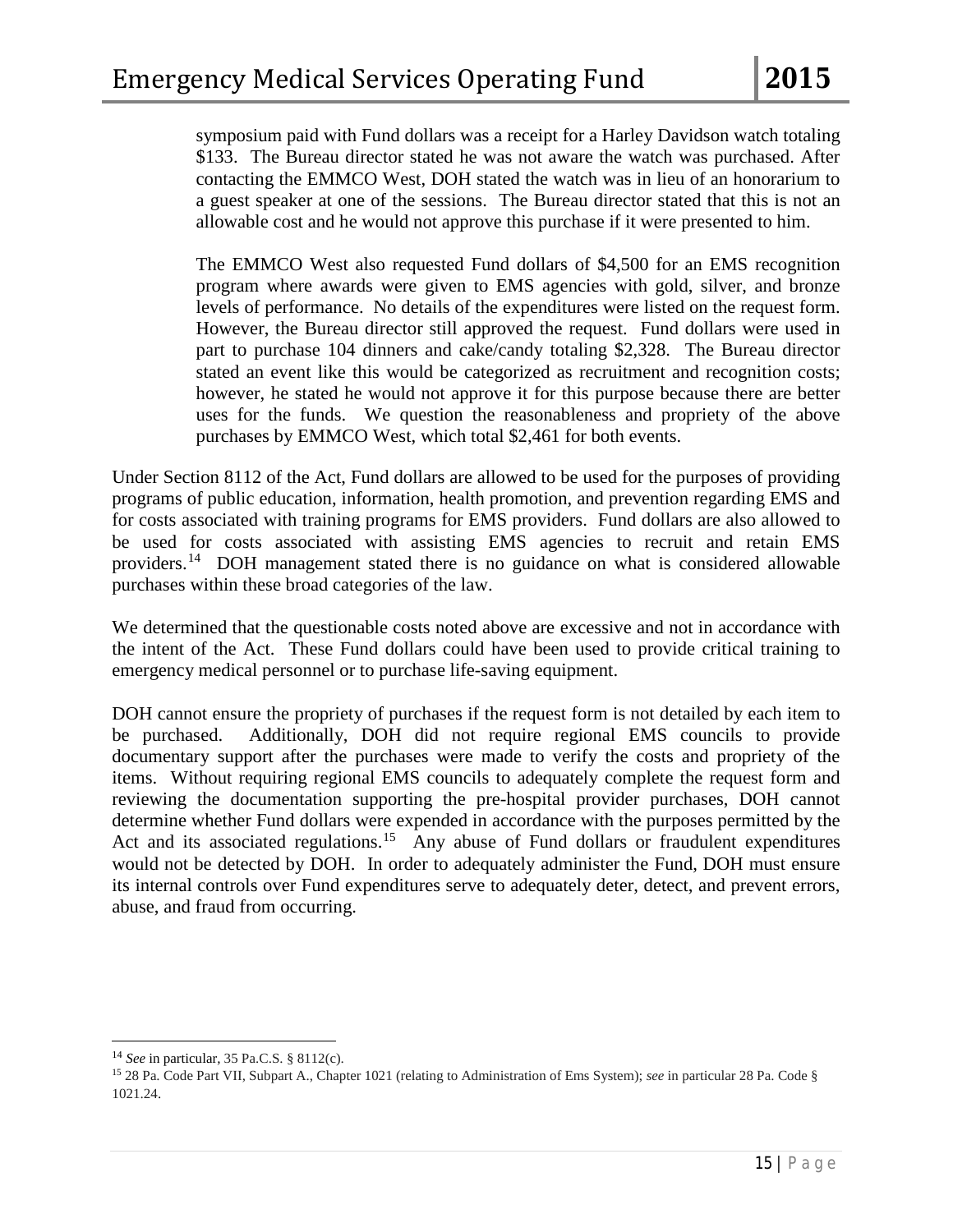#### **Recommendations:**

We recommend that DOH:

- 1. Review, approve, and document approval of all invoices prior to payment.
- 2. Require all regional EMS councils to submit itemized "Provider Equipment Request" forms and only approve the forms if all information is thoroughly documented.
- 3. Require all regional EMS councils to document and retain invoices/receipts to support all purchases using Fund dollars.
- 4. Develop and implement procedures to review and document the propriety of EMS council expenditures, at least on a sample basis.
- 5. Research the identified questionable costs and document as to why the purchases were allowed. If the purchases are deemed unallowable, require recoupment of the funds from the regional EMS councils in a timely manner.
- 6. Develop a detailed policy identifying the uses and restrictions of Fund dollars for each category enumerated in the Act.

#### **DOH Response**

# *Finding #3 – The Department of Health Failed to Validate EMS Operating Fund Expenditures Resulting in Misuse of State Funds*

#### **Recommendations:**

We recommend that DOH:

1. Review, approve, and document approval of all invoices prior to payment.

#### a. **DOH Response:**

- i. DOH agrees. This has been in place for all monthly regional council invoices since at least October of 2014.
- 2. Require all regional EMS councils to submit itemized "Provider Equipment Request" forms and only approve the forms if all information is thoroughly documented.

#### a. **DOH Response:**

- i. Starting with FY 14-15:
	- a) Regional councils have been required to submit "provider request forms" which are itemized for equipment purchases and signed off by both the board president and the executive director.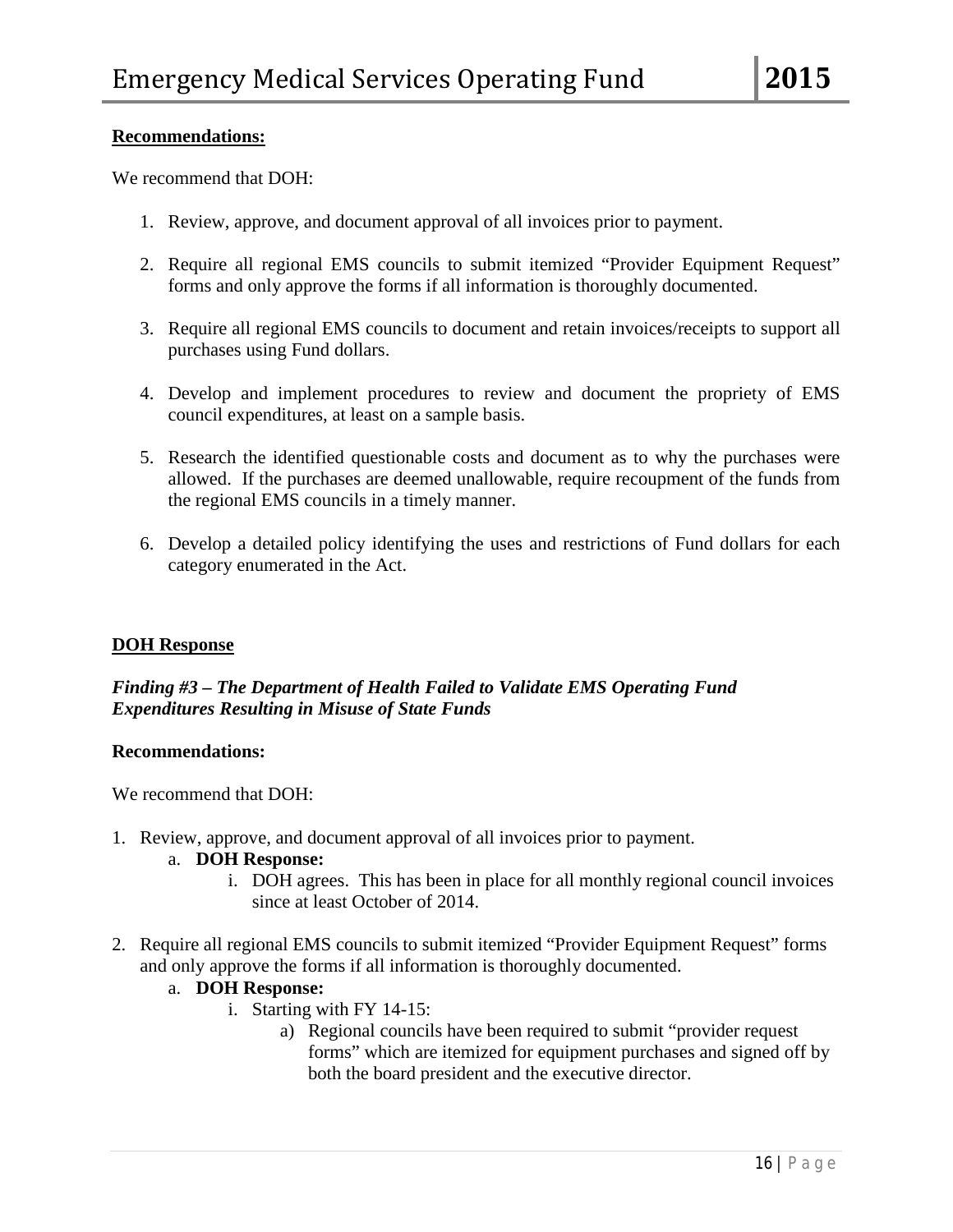- b) For special projects the councils have been required to provide a detailed project proposal including goals / anticipated outcomes and a line item budget request.
- c) Requests have been rejected that did not meet the above criteria.
- ii. Starting with FY 15-16:
	- a) A deadline has been set by which EMSOF equipment and special project requests must be submitted to the BEMS. This will give the BEMS time to fully review all requests.
- 3. Require all regional EMS councils to document and retain invoices/receipts to support all purchases using Fund dollars.
	- a. **DOH Response:**
		- i. This is currently a requirement. The challenge the Bureau has is the verification of this due to a lack of resources.
		- ii. We believe the "spot-checking" outlined in our response in Finding #1 will help us with this.
- 4. Develop and implement procedures to review and document the propriety of EMS council expenditures, at least on a sample basis.
	- a. **DOH Response:**
		- i. While we agree with this response, it also is a matter of resources.
		- ii. We believe the "spot-checking" outlined in our response in Finding #1 will help us with this.
- 5. Research the identified questionable costs and document as to why the purchases were allowed. If the purchases are deemed unallowable, require recoupment of the funds from the regional EMS councils in a timely manner.
	- a. **DOH Response:**
		- i. DOH agrees and has begun research into the expenditures.
- 6. Develop a detailed policy identifying the uses and restrictions of Fund dollars for each category enumerated in the Act.
	- a. **DOH Response:**
		- i. DOH agrees with some qualification:
			- a) The Funds are intended to support the EMS system. Due to the extreme variability of the needs within the system it would be nearly impossible to develop a complete list of all the possible uses and/or the possible restrictions.
		- ii. BEMS will be developing further, more detailed guidance for use by the regional councils by the March, 2016.
		- iii. BEMS will be reviewing the results of this audit as well as changes and recommendations at future meetings with the councils.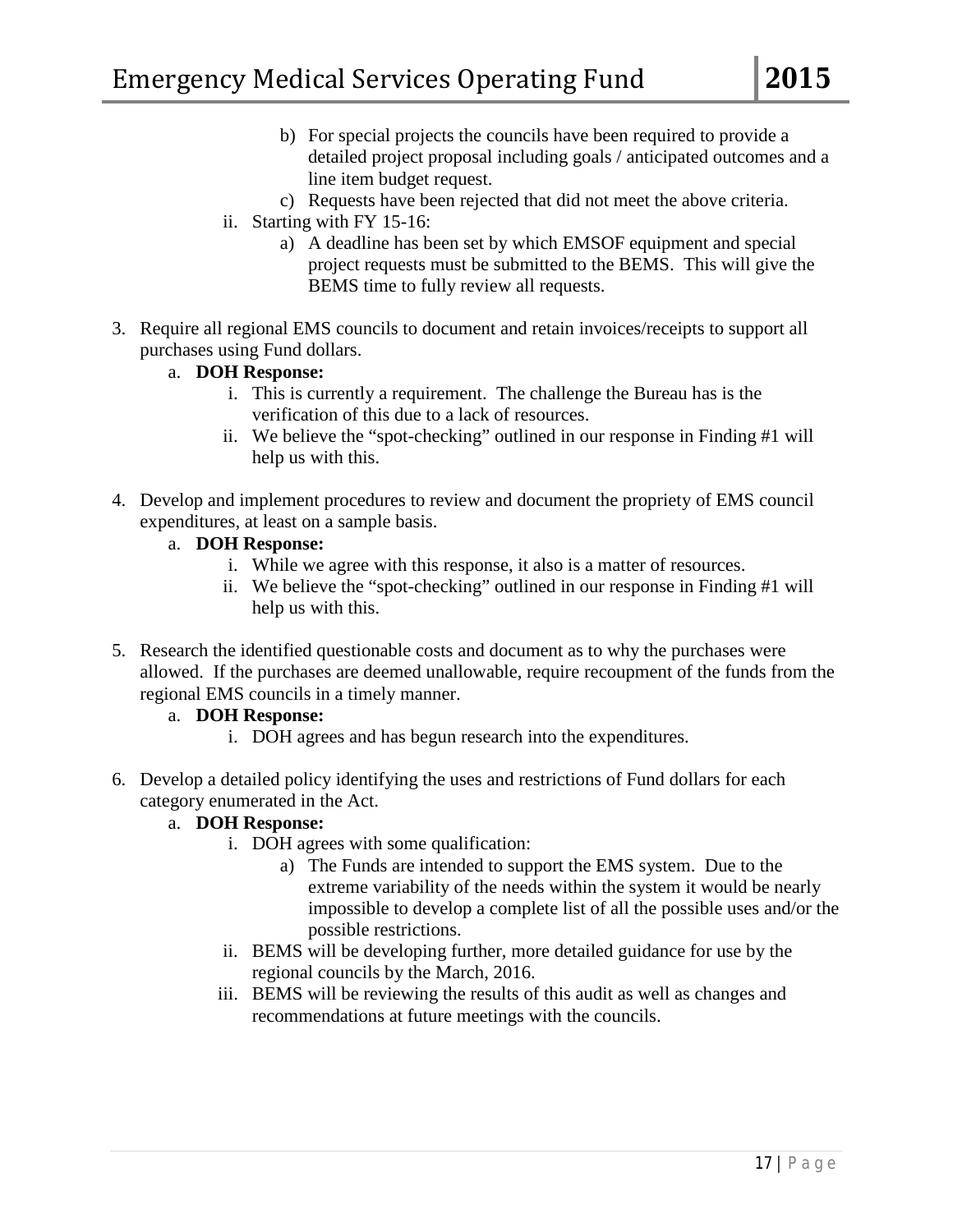# **Auditors' Conclusion:**

We commend DOH for proactively addressing many of these deficiencies. Although we have not audited any corrective actions indicated in DOH's response, we will follow up at an appropriate time to determine whether and to what extent all recommendations have been properly implemented. Our Department is aware that DOH has countless responsibilities and obligations and, like most state agencies, lacks resources to fulfill all of its obligations in an ideal manner. However, it is vital that DOH perform expenditure oversight procedures to ensure EMSOF monies are being spent in accordance with law and regulations and the program is operating efficiently and effectively.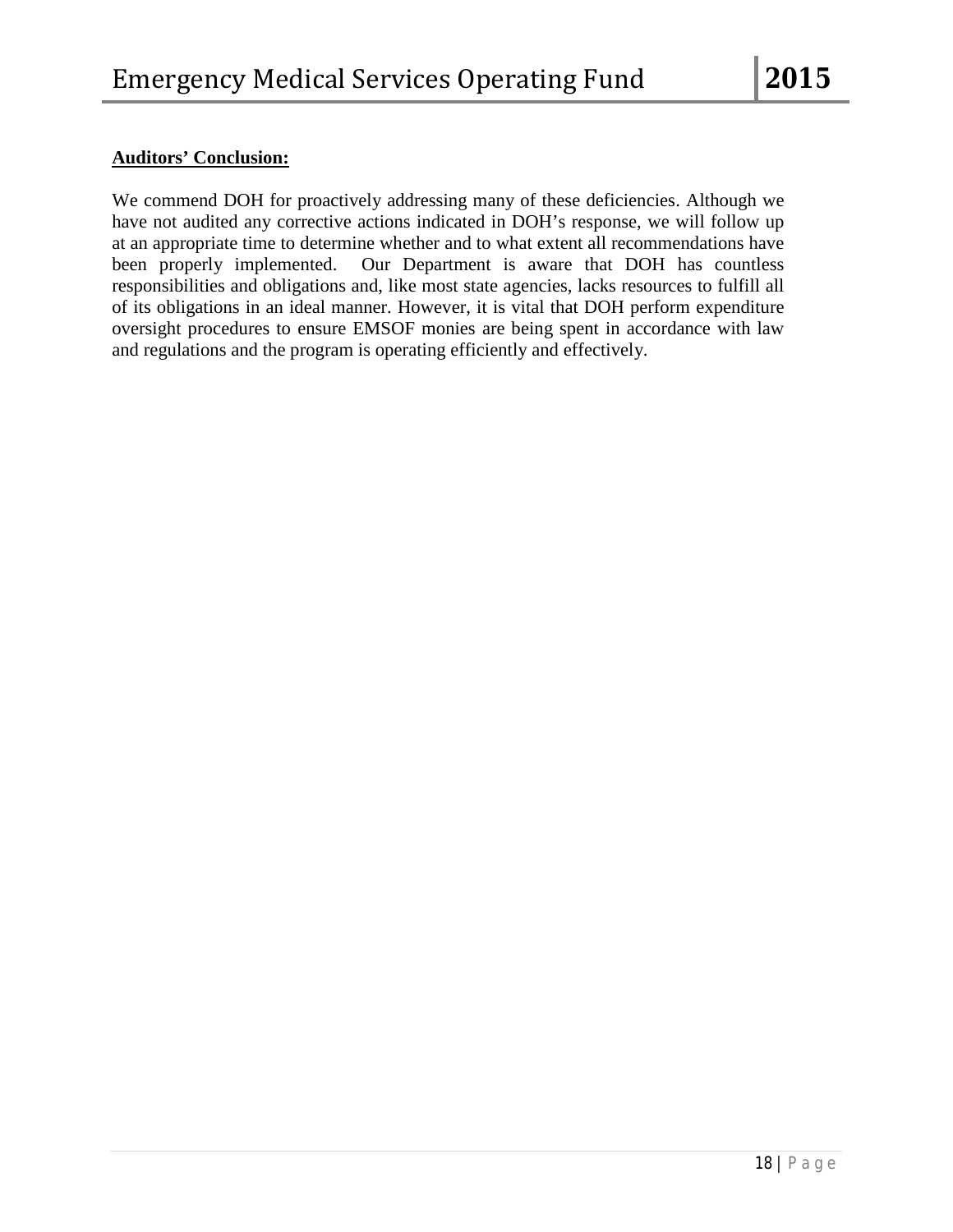# *Finding #4 – The Department of Health Failed to Review State and Regional EMS Council Financial Audits*

For the fiscal years ended June 30, 2013 and 2014, there were 16 EMS councils (the Pennsylvania Emergency Health Services Council and 15 regional EMS councils) that received Fund dollars from DOH. The EMS councils are required to submit audits based on DOH's Audit Requirement Policy as outlined in the table below. DOH's policy states audits are to be submitted to DOH's Bureau of Administrative and Financial Services (BAFS), Division of Contracts, Audit Resolution Section. BAFS reviews the technical aspects of the audit reports and then forwards the audits to the Bureau of EMS (Bureau) which administers the EMS program.

| DOH Audit Requirement Policy<br>If the contractor expends                                                | Type of Audit<br>Required                        | Number of EMS<br>Councils |
|----------------------------------------------------------------------------------------------------------|--------------------------------------------------|---------------------------|
| \$500,000 or more in total Federal awards received<br>(regardless of the amount of state funds received) | <b>OMB</b> Circular<br>A-133 audit <sup>16</sup> | 5                         |
| Less than \$500,000 in total Federal awards received<br>and \$500,000 or more in state funds received    | Program-<br>specific audit $17$                  | 8                         |
| Less than \$500,000 in total Federal awards received<br>and less than \$500,000 in state funds received  | No audit<br>required                             | 3                         |
| Total                                                                                                    |                                                  | 16                        |

The 3 EMS councils that did not have an audit requirement submitted program-specific audits to DOH even though it was not mandatory. We requested to review all 16 audits for the fiscal years ended June 30, 2013 and 2014, or 32 total audits. The Bureau initially could only locate 19 of the 32 audits requested and could not account for the remaining 13 audits. Subsequently, BAFS provided us with 5 additional audits. BAFS management stated 7 audits were currently being reviewed and one program-specific audit was yet to be received by DOH.

During our review of the 24 audits received (21 program-specific and 3 OMB Circular A-133 audits for fiscal years ended June 30, 2013, and 2014), we found the following:

```
https://www.whitehouse.gov/sites/default/files/omb/assets/omb/circulars/a133/a133.html
```
 $\overline{\phantom{a}}$ 

<span id="page-22-0"></span><sup>&</sup>lt;sup>16</sup>All non-Federal entities that expend \$500,000 or more of Federal awards in a year are required to obtain an annual audit in accordance with th[e Single Audit Act Amendments of 1996,](https://www.whitehouse.gov/sites/default/files/omb/assets/about_omb/104-156.pdf) [OMB Circular A-133,](https://www.whitehouse.gov/omb/circulars_a133/) th[e OMB Circular Compliance Supplement,](https://www.whitehouse.gov/omb/circulars_a133_compliance_09toc/)  [and Government Auditing Standards.](https://www.whitehouse.gov/omb/circulars_a133_compliance_09toc/) *See* 31 U.S.C. § 7502 and

<span id="page-22-1"></span> $17$  The audit must be conducted in accordance with standards applicable to financial audits contained in Government Auditing Standards issued by the Comptroller General of the United States, the audit requirements of the laws and regulations governing the program in which the grantee participates, and the terms of the contract.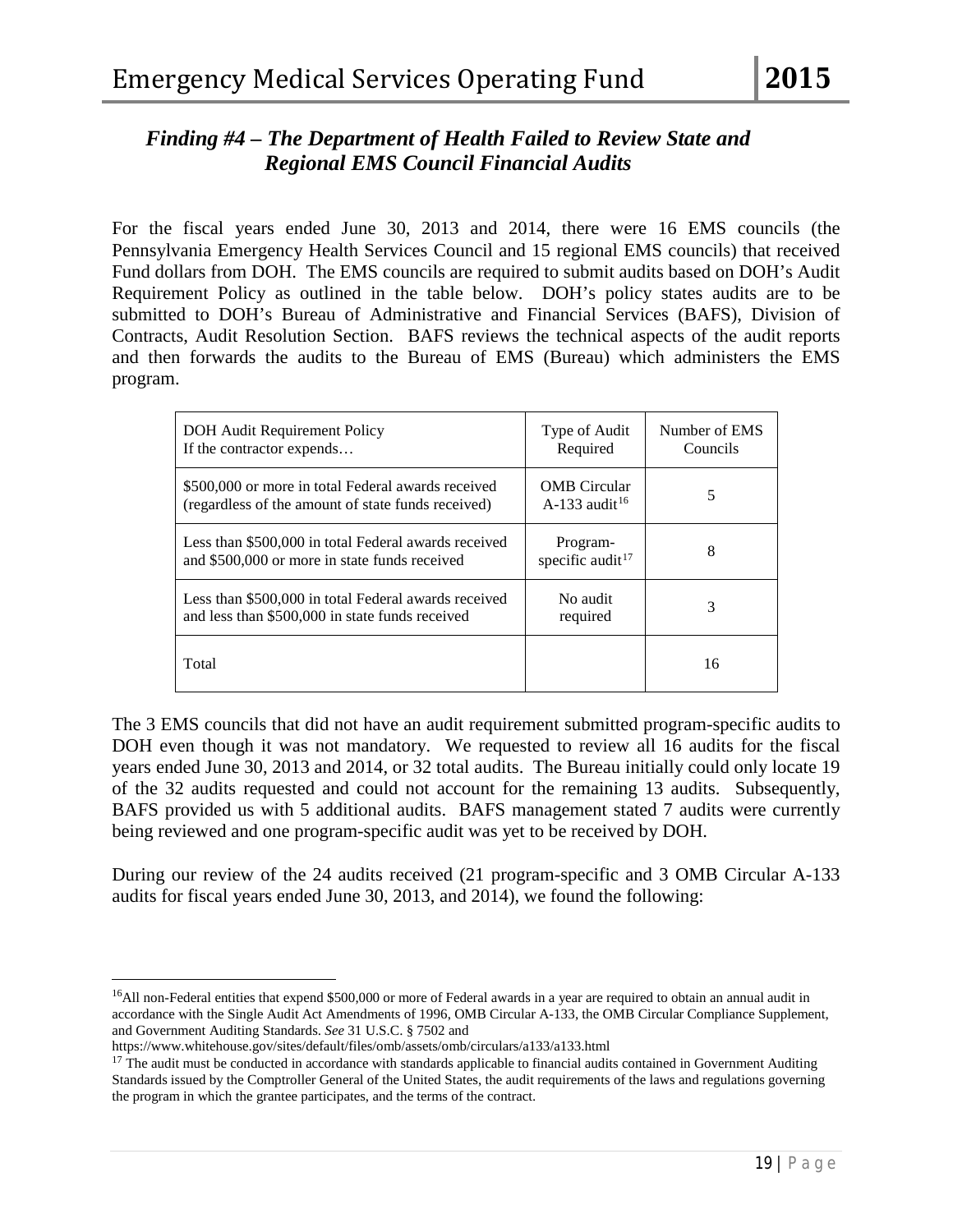- One of the 2013-2014 program-specific audits was conducted by an audit firm that, according to the Department of State website, had an expired license. Pennsylvania's "CPA Law" provides as follows: "(a) a person other than an individual shall not practice public accounting in this Commonwealth unless it is a qualified association, has been granted a license to practice and satisfies the requirements of this section at all times while it is a licensee."<sup>[18](#page-23-0)</sup> DOH and EMS council management stated that they were not aware of the expired license. Subsequent to our request, the CPA firm confirmed its license was expired.
- A material weakness due to a lack of segregation of duties was reported for one regional council for two consecutive fiscal years (2012-2013 and 2013-2014). The report cited that individuals had too much authority over certain financial transactions. DOH management stated they were aware of the findings. The regional EMS council informed DOH that it would outsource some of the fiscal functions to a local CPA firm. However, DOH did not document its follow up on the finding to ensure it was adequately resolved.
- A significant deficiency was discovered based upon a regional EMS council not documenting the special approval of state funds spent on disallowable costs from DOH for fiscal year 2013-2014. DOH management was not aware of this finding and has no documentation that any follow up procedures were performed.
- Per DOH policy, program-specific audits must include a separate Schedule of Contractual Performance, which includes the contract's budget, reporting period, and a comparison of budgeted to actual expenditures. However, DOH does not require this schedule for the 5 EMS councils that submit OMB Circular A-133 audits. Since Fund expenditures are state funds, these expenditures are not within the scope of the OMB Circular A-133 audits. Therefore, DOH should not rely on these audits to monitor Fund expenditures of these EMS councils.

Since the Bureau does not validate the propriety of expenditures or perform onsite monitoring of the EMS councils, the Bureau places reliance upon these financial statement audits. However, the Bureau did not adequately track or formally conduct a review of the audits submitted. DOH management stated there is no staff member available to review the EMS council audits.

Furthermore, by not requiring all EMS councils to submit program-specific audits, there is no required audit coverage of Fund expenditures for 50 percent of the EMS councils (5 EMS councils with an OMB Circular A-133 audit and 3 EMS councils with no audit requirement).

In order to ensure the EMS councils are achieving their tasks set forth in each of their grant agreements, DOH must have adequate oversight and monitoring procedures in place. Without obtaining useful information from the EMS councils, adequately reviewing the results of the

 $\overline{\phantom{a}}$ 

<span id="page-23-0"></span><sup>&</sup>lt;sup>18</sup>Subsection (a) of 63 P.S. § 9.1h which relates to "Licensing of firms" (added by Act 140 of 1996, as amended).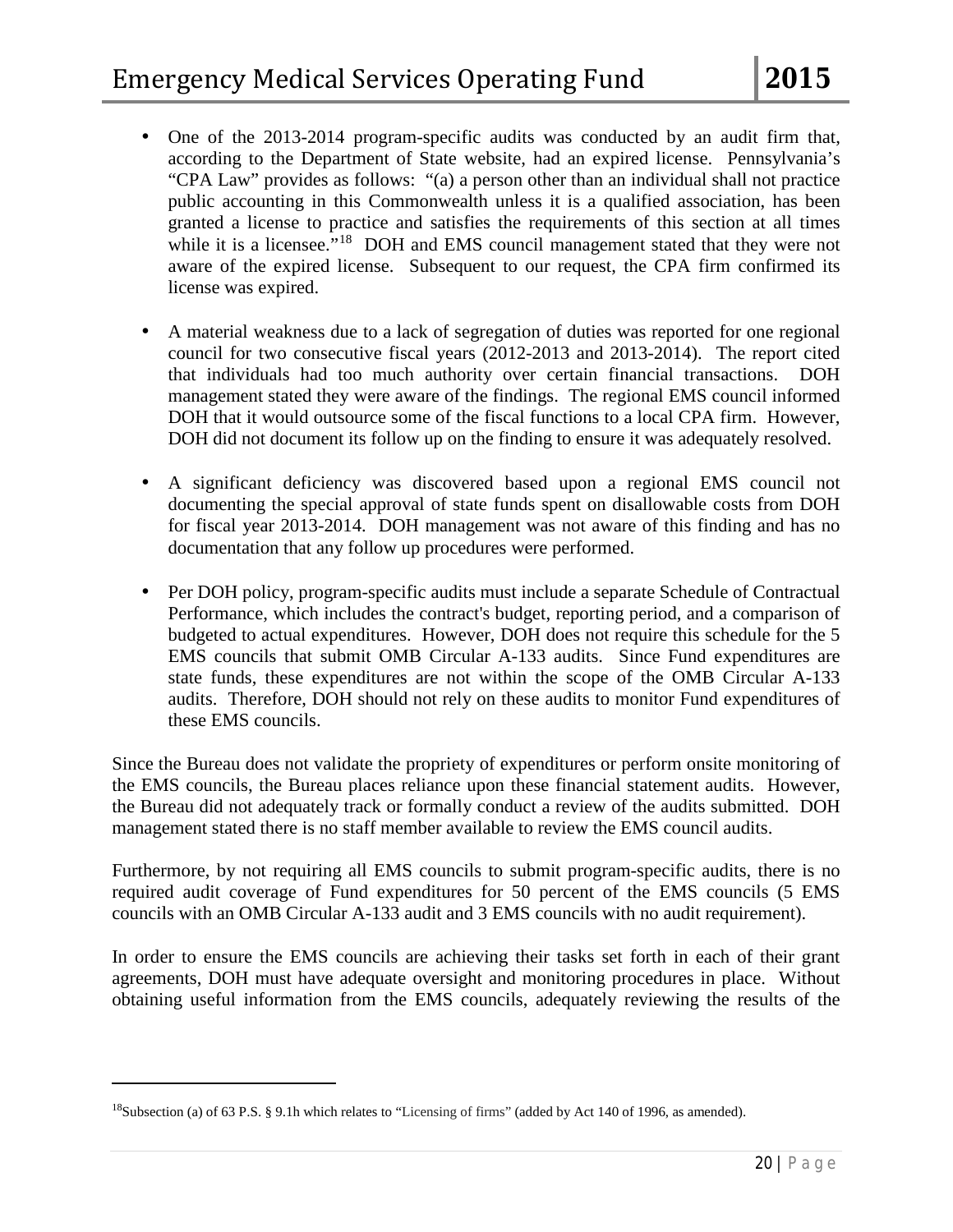audits, and addressing findings with the EMS councils, there is very limited assurance that Fund dollars are spent on allowable costs pursuant to law and regulations.

#### **Recommendations:**

We recommend that DOH:

- 1. Require all regional EMS councils to have program-specific audits, in which the annual financial audit report would include a Schedule of Fund Contractual Performance.
- 2. Develop written procedures for the Bureau to review the audits submitted by the statewide Pennsylvania Emergency Health Services Council and the EMS regional councils, including documenting the results and supervisory approval. Procedures should also include the process of comparing cumulative Fund expenditures from the invoices to the Fund expenditures' schedule noted in the audit report.
- 3. Implement the audit review procedures developed in Recommendation 2 above.
- 4. Verify that all CPA firms conducting the program-specific audits are qualified and properly licensed.
- 5. Address and document resolution of all findings noted in the state-wide and regional EMS council audit reports.

#### **DOH Response:**

#### *Finding #4 – The Department of Health Failed to Review State and Regional EMS Council Financial Audits*

#### **Recommendations:**

We recommend that DOH:

1. Require all regional EMS councils to have program-specific audits, in which the annual financial audit report would include a Schedule of Fund Contractual Performance.

#### a. **DOH Response:**

- i. DOH agrees and will include this requirement in future grants/contracts.
- 2. Develop written procedures for the Bureau to review the audits submitted by the state-wide Pennsylvania Emergency Health Services Council and the EMS regional councils, including documenting the results and supervisory approval. Procedures should also include the process of comparing cumulative Fund expenditures from the invoices to the Fund expenditures' schedule noted in the audit report.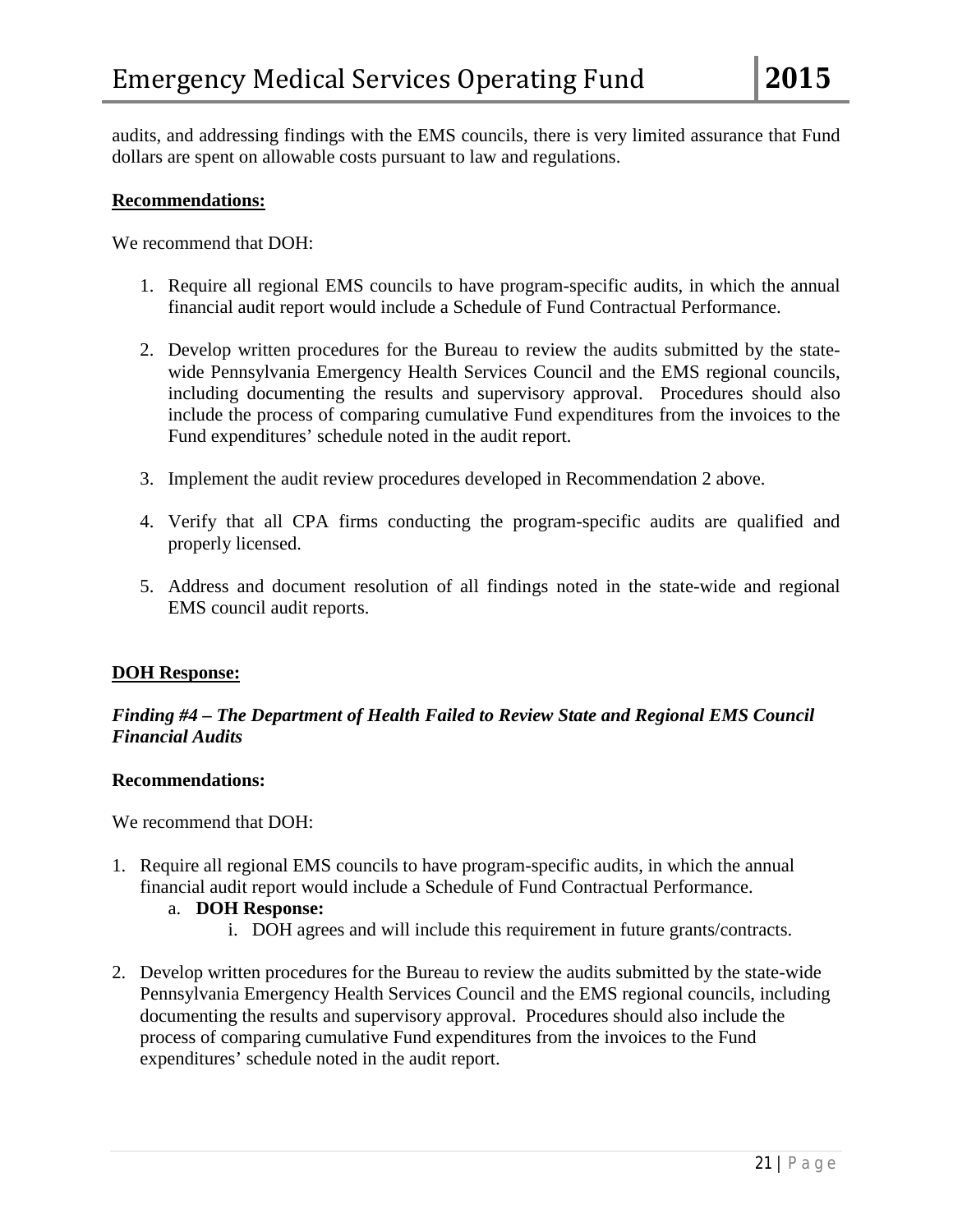### a. **DOH Response:**

- i. DOH's Audit Resolution Section (ARS) will assist BEMS personnel in developing and implementing this recommendation.
- 3. Implement the audit review procedures developed in Recommendation 2 above.

# a. **DOH Response:**

- i. See response to #2 above.
- 4. Verify that all CPA firms conducting the program-specific audits are qualified and properly licensed.

### a. **DOH Response:**

- i. Going forward, DOH ARS personnel will verify the licensure status of all CPA firms conducting program-specific audits to the Pennsylvania Department of State's Licensure Search website, at: [http://www.licensepa.state.pa.us.](http://www.licensepa.state.pa.us/)
- 5. Address and document resolution of all findings noted in the state-wide and regional EMS council audit reports.
	- a. **DOH Response:**
		- i. Starting with the last FY (14-15) audits BEMS has improved follow-up with the regions when there are findings. Starting with this FY, BEMS will fully document the follow up and place in the council's file with the audit reports.

#### **Auditors' Conclusion:**

We commend DOH for proactively addressing many of these deficiencies. Although we have not audited any corrective actions indicated in DOH's response, we will follow up at an appropriate time to determine whether and to what extent all recommendations have been properly implemented.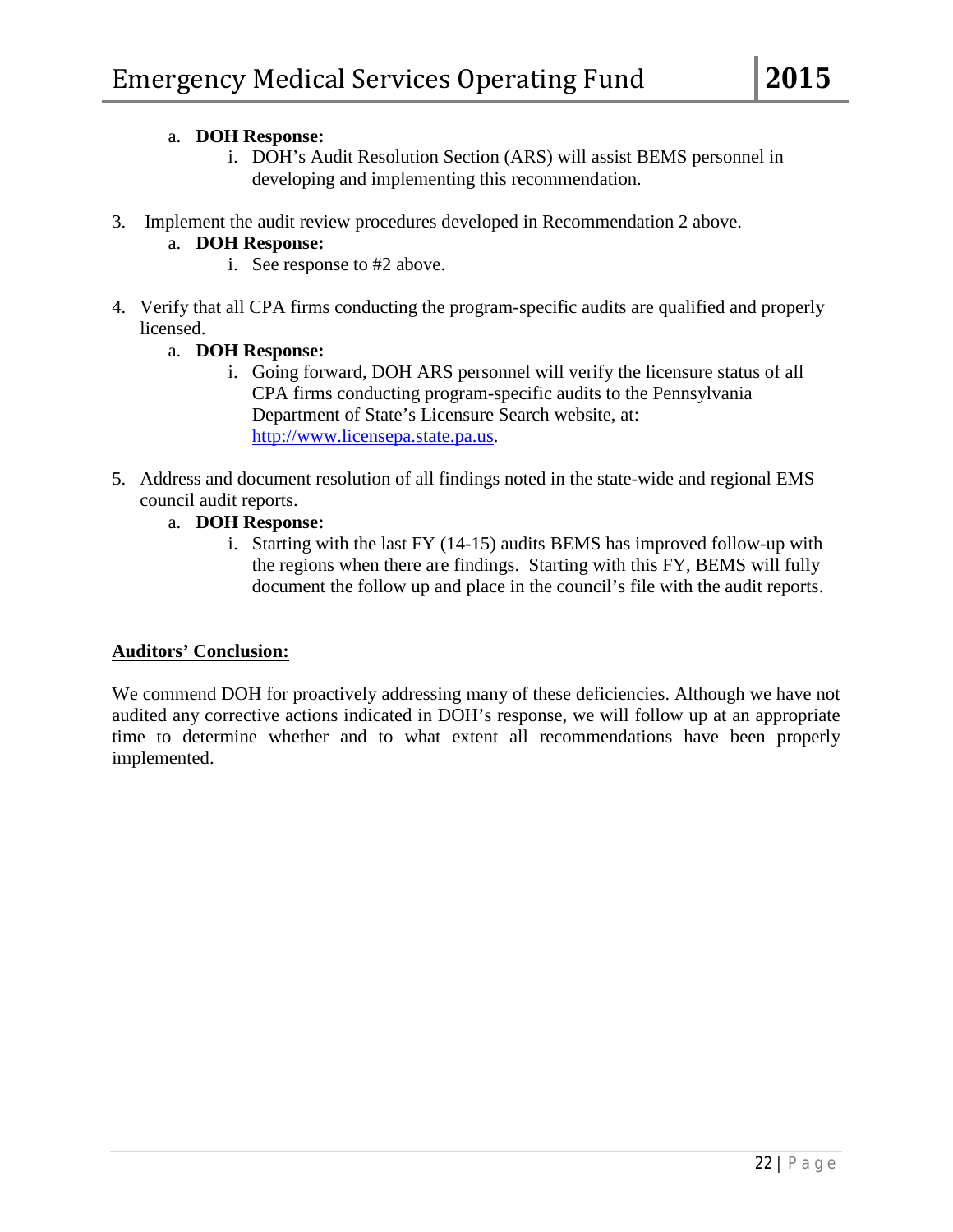# *Finding #5 – The Department of Health Failed to Obtain and Review Regional EMS Council Annual Reports*

Section 1021.103 of the DOH regulations require the governing body (i.e., board of directors or Board herein) of regional EMS councils to produce an annual report within 30 days after the end of the fiscal year.[19](#page-26-0) This requirement may be met by a regional EMS council Board posting the annual report on its website and providingDOH with an electronic or hard copy of the annual report within the same time frame. The annual report must include:

- A financial statement of income and expenses.
- A statement disclosing the names of officers and directors.
- Activities and accomplishments of the preceding year.<sup>[20](#page-26-1)</sup>

We requested all of the 32 annual reports from DOH for the Pennsylvania Emergency Health Service Council and 15 regional EMS councils for the fiscal years ended June 30, 2013 and 2014. The annual reports could not be located by DOH. Subsequent to our request, DOH requested the annual reports from the regional EMS councils. Out of the 32 reports requested, 11 could not be provided by the regional EMS councils. One council noted "it's not listed in my contract as required" and another council stated it was "awaiting format instructions" from DOH for the annual report and was informed by DOH that the template "is behind schedule. We (DOH) won't hold you accountable for a deadline that we can't help you meet." Based on our test work, we determined that DOH did not enforce the requirement that the Boards of EMS councils must submit the annual reports to the Bureau of Emergency Medical Services (Bureau), and performed no review of the annual reports.

We reviewed the 21 annual reports received after our request and found 7 reports were not in compliance with requirements due to the omission of financial information. Additionally, for 8 of the 14 annual reports that contained financial information, the expenditures did not agree with DOH records.

DOH management stated the regional EMS councils were under a misperception that the annual reports were not required to be completed. Furthermore, management acknowledged that the annual reports were not tracked or reviewed due to a lack of adequate staffing.

The annual reporting requirement within the grant agreements as provided in DOH regulations is essential to ensure the regional EMS councils are operating effectively and adequately accounting for funds. Furthermore, the annual reports would provide the Bureau with a tool to assist in monitoring the regional EMS councils and the overall statewide program, as well as analyzing the regions' EMS activities and expenditures to evaluate the adequacy of allocated

 $\overline{\phantom{a}}$ 

<span id="page-26-0"></span><sup>19</sup> 28 Pa. Code § 1021.103(d).

<span id="page-26-1"></span> $20$  Ibid.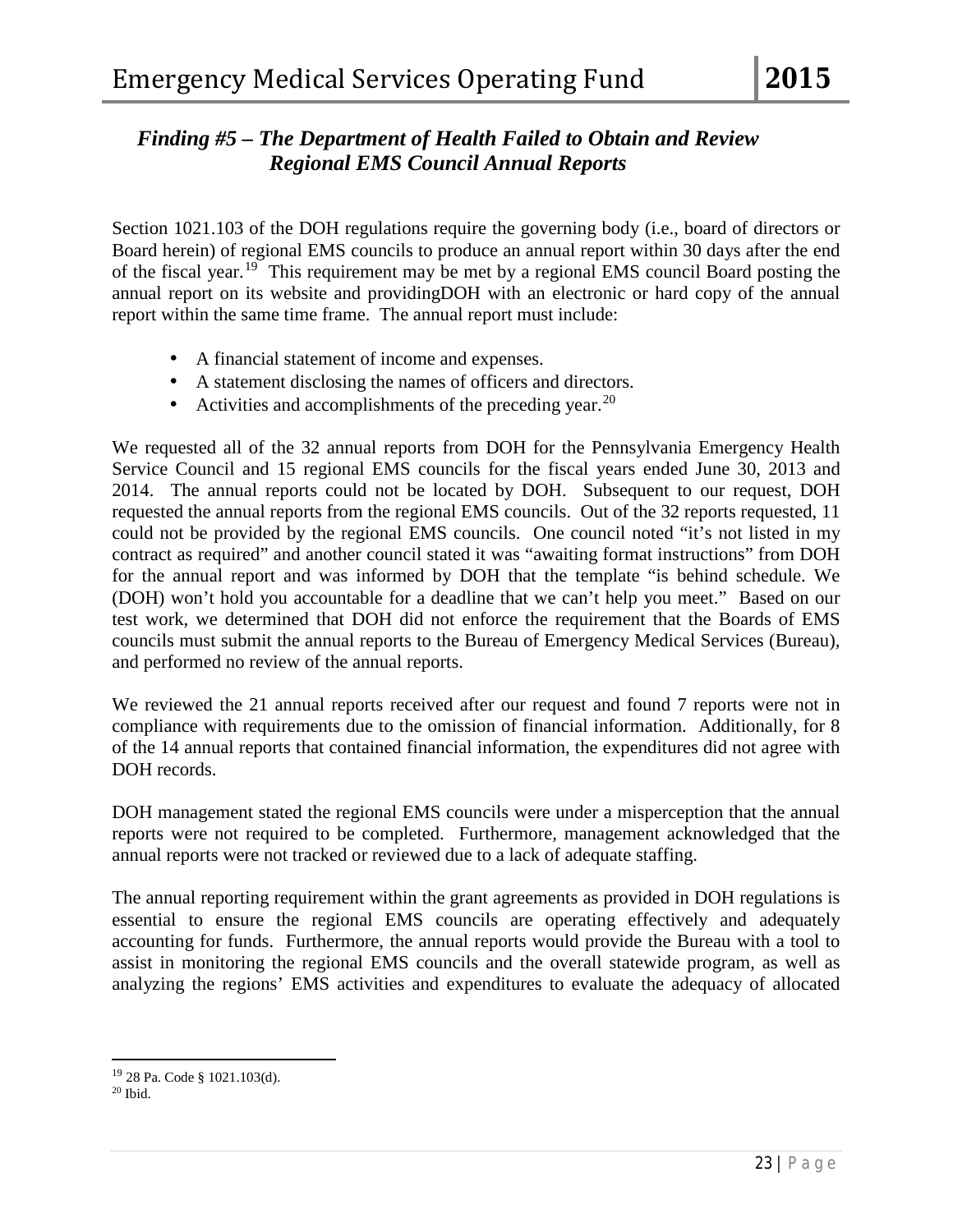funds. This would help DOH ensure it is providing sufficient resources to meet the needs of the regional EMS councils and the communities they serve.

#### **Recommendations:**

We recommend that DOH:

- 1. Enforce the requirement that the Boards of all regional EMS councils must submit annual reports in accordance with regulations.
- 2. Develop guidelines detailing the specific items regional EMS councils should include in the annual reports in order for DOH to collect quality information that is most beneficial in meeting program objectives.
- 3. Develop a uniform format for the annual reports so that data can be easily summarized and analyzed for the Commonwealth as a whole.
- 4. Provide written instructions to the regional EMS councils detailing the requirements of submitting an annual report and consequences if the annual reports are not submitted.
- 5. Track and review annual reports, ensuring the information is accurate, to assist in monitoring the regional EMS councils and the overall statewide program.

#### **DOH Response:**

### *Finding #5 – The Department of Health Failed to Obtain and Review Regional EMS Council Annual Reports*

#### **Recommendations:**

We recommend that DOH:

1. Enforce the requirement that the Boards of all regional EMS councils must submit annual reports in accordance with regulations.

#### 1. **DOH Response:**

- a. DOH agrees. As mentioned in a previous response, BEMS is currently reviewing reports to develop a standardized format for all councils and will have the new format in place for all councils.
- b. BEMS will publish a RC-Memo to all councils outlining the requirement for the annual report and clarifying the required format as well as clarifying the consequences of failing to file.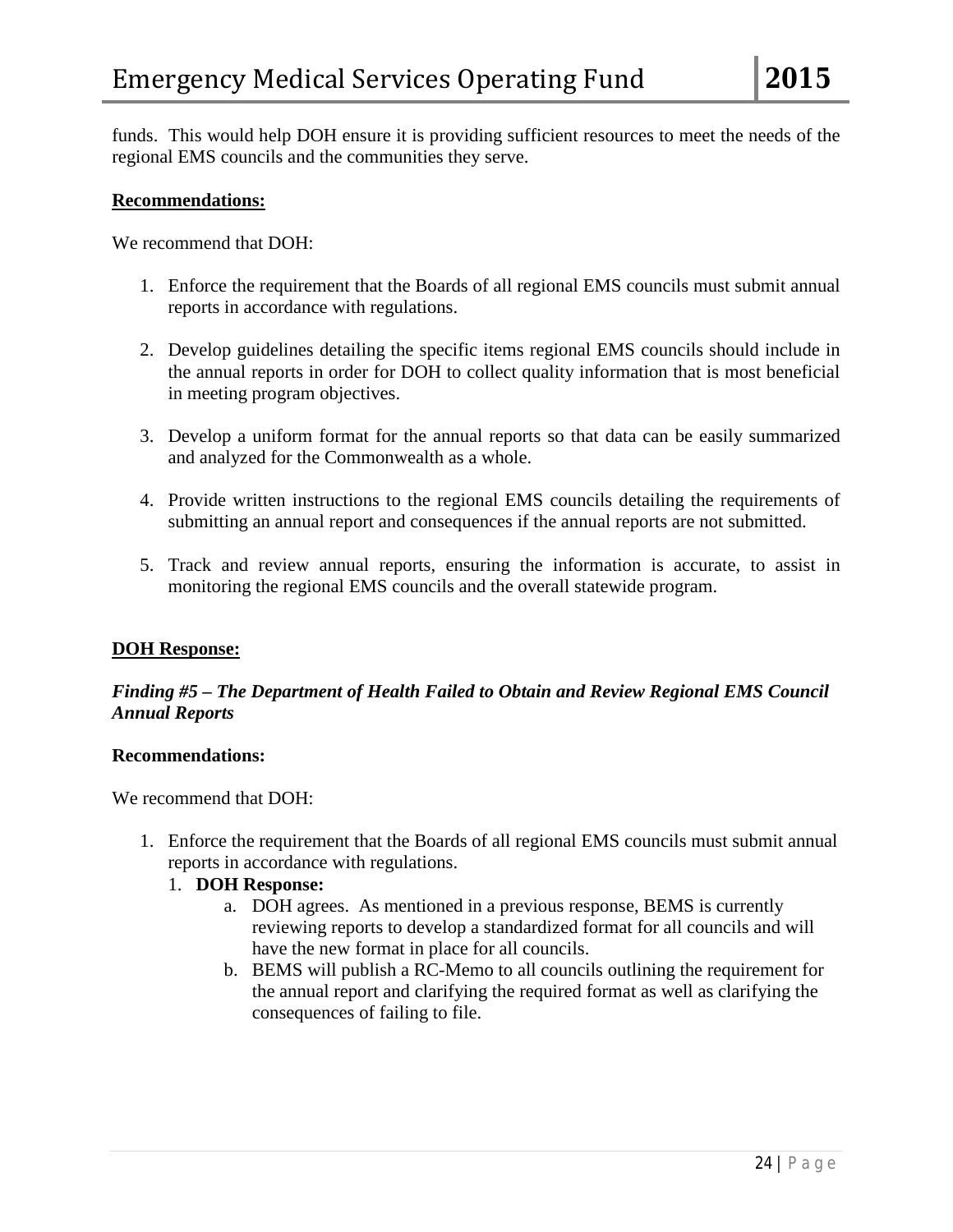2. Develop guidelines detailing the specific items regional EMS councils should include in the annual reports in order for DOH to collect quality information that is most beneficial in meeting program objectives.

# a. **DOH Response:**

- 1. DOH agrees, see response above.
- 3. Develop a uniform format for the annual reports so that data can be easily summarized and analyzed for the Commonwealth as a whole.

# a. **DOH Response:**

- 1. DOH agrees, see response above.
- 4. Provide written instructions to the regional EMS councils detailing the requirements of submitting an annual report and consequences if the annual reports are not submitted.

### a. **DOH Response:**

- 1. DOH agrees, see response above
- 5. Track and review annual reports, ensuring the information is accurate, to assist in monitoring the regional EMS councils and the overall statewide program.

### a. **DOH Response:**

1. DOH agrees.

#### **Auditors' Conclusion:**

We commend DOH for proactively addressing many of these deficiencies. Although we have not audited any corrective actions indicated in DOH's response, we will follow up at an appropriate time to determine whether and to what extent all recommendations have been properly implemented.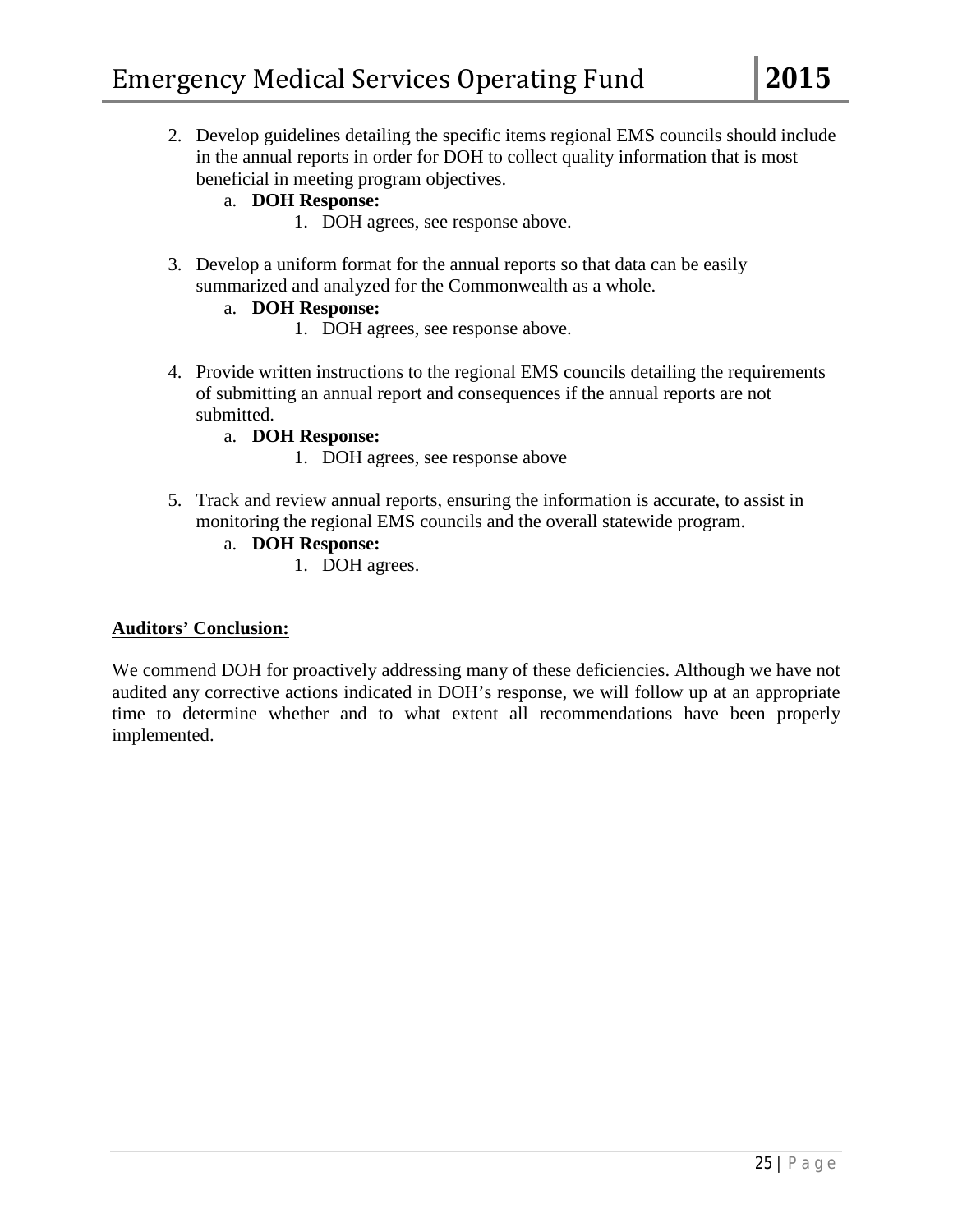# *Audit Procedures and Results – Department of Health's Head Injury Program Complied with Law and Regulations*

Twenty-five percent of the money in the Emergency Medical Services Operating Fund (Fund) is allocated to the Catastrophic Medical and Rehabilitation Fund<sup>[21](#page-29-0)</sup> to administer the Head Injury Program which pays for medical, rehabilitation, and attendant care services for persons with traumatic brain injury.

DOH expended \$7.2 million (\$5.1 million during the fiscal year ended June 30, 2013 and \$2.1 million during the fiscal year ended June 30, 2014) in state dollars from the Fund for the Head Injury Program administered through its Bureau of Family Health.

To determine whether DOH ensured the revenues and expenditures of the Fund are adequately supported, properly accounted for, and used for their intended purposes as specified by law and regulations, we performed audit procedures on the revenues and expenditures of the Head Injury Program.

Our audit included analytical procedures to analyze fund activity, detail substantive procedures on a selection of items to test revenue and expenditure transactions, evaluating and testing management controls, and consideration of the results of audit work performed by the Department of the Auditor General's Bureau of County Audits. The Bureau of County Audits performs examinations of the revenues and receipts of various county offices which include the dollars remitted to the state by law to the Fund.

We did not identify any weaknesses in the management controls that we tested, did not identify any misstatements of financial information, and did not identify any noncompliance with applicable law and regulations.

l

<span id="page-29-0"></span><sup>21</sup> *See* 35 Pa.C.S. § 8153(d).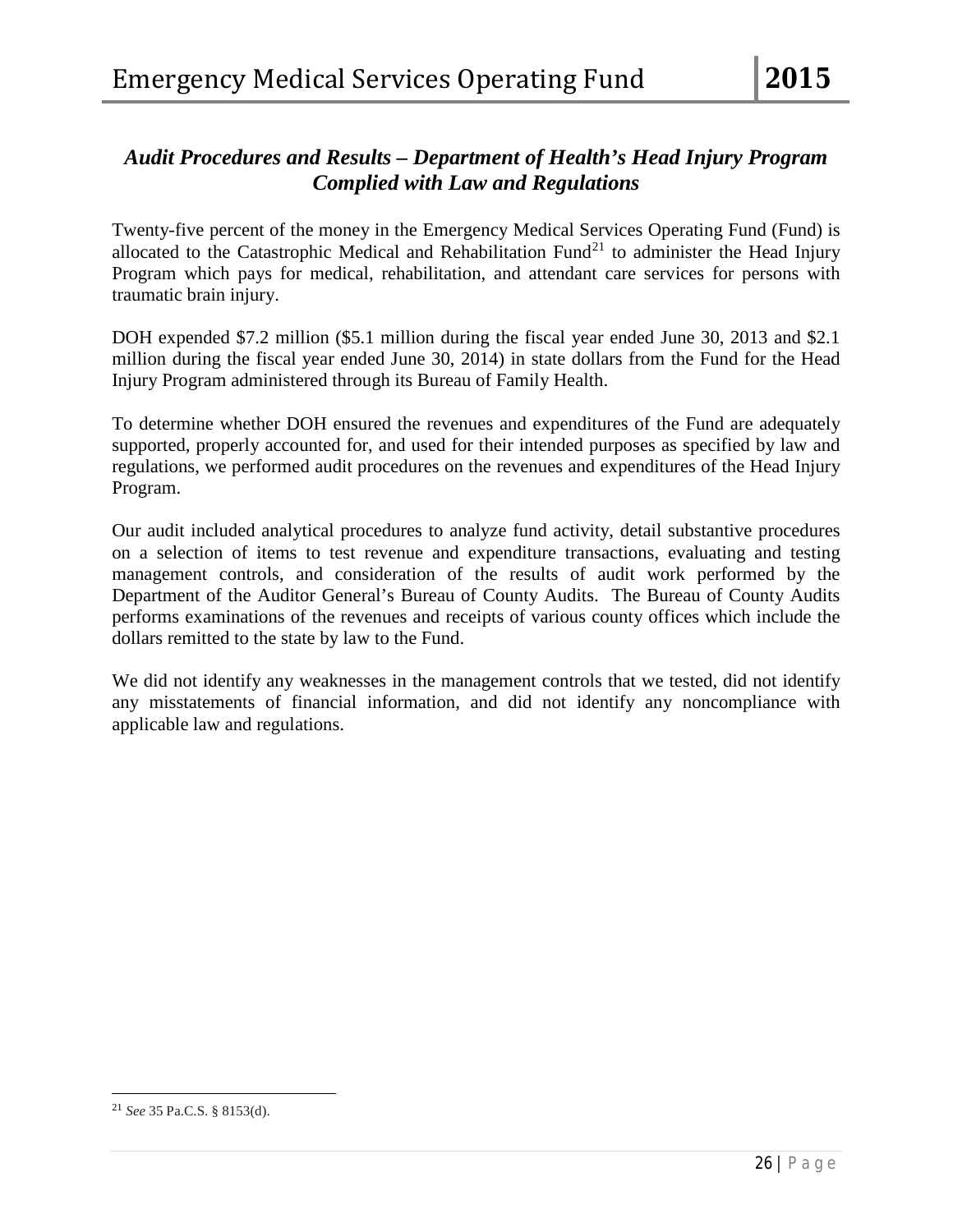### **Appendix A: Objectives, Scope, and Methodology**

#### **Objectives**

The objectives of this performance audit were to:

- Determine whether DOH ensured the collections and expenditures of the EMSOF were adequately supported, properly accounted for, and used for their intended purpose as specified by law and regulations. **[Results: See Findings #1, #2, and #3 for the EMS Program; No deficiencies identified for the Head Injury Program]**
- Determine whether DOH improved its overall monitoring process of the regional EMS councils to rectify the deficiencies related to program and fiscal monitoring in response to the finding from our audit released in February 2014. **[Results: See Finding #1 and Findings #3 through #5 for EMS Program]**.

#### **Scope**

Our audit period covered DOH's duties and responsibilities in regard to the EMSOF from July 1, 2012 through June 30, 2014, including follow-up procedures performed and concluded as of August 18, 2015. We reviewed collections and expenditures of the EMSOF for fiscal years ended June 30, 2013 and June 30, 2014.

#### **Methodology**

The methodology in support of the audit objectives included:

- $\blacksquare$ Reviewing the Emergency Medical Services System Act, Act 37 of 2009, Title 35 of the PA Consolidated Statutes §§ 8101-8157; Title 75 of the PA Consolidated Statutes §§ 102, 3121, and 3807; Notice, 42 Pa.B. 3691 (June 23, 2012); Notice, 43 Pa.B. 3062 (June 1, 2013); Title 28 of the Pa. Code Chapter 4 relating to the Head Injury Program, and program procedure memorandums.
- Interviewing and corresponding with DOH's management including staff from the Bureau of Emergency Medical Services, the Bureau of Family Health, and the Bureau of Administrative and Financial Services to assess controls and gain an understanding of policies and procedures related to the EMS Program and Head Injury Program.
- Verifying that the revenue collected from the County Clerk of Courts and District Justice ä, Offices for traffic violations and Accelerated Rehabilitative Disposition costs agreed to the revenue deposited into the EMSOF, and that the revenue was properly allocated to Emergency Medical Services and Catastrophic Medical Rehabilitation Services as prescribed by law and regulations. There was a total of 24 months within our audit period and two funding streams each month, for a population of 48 revenue deposits. We tested 5 months in each state fiscal year from both funding streams that included revenues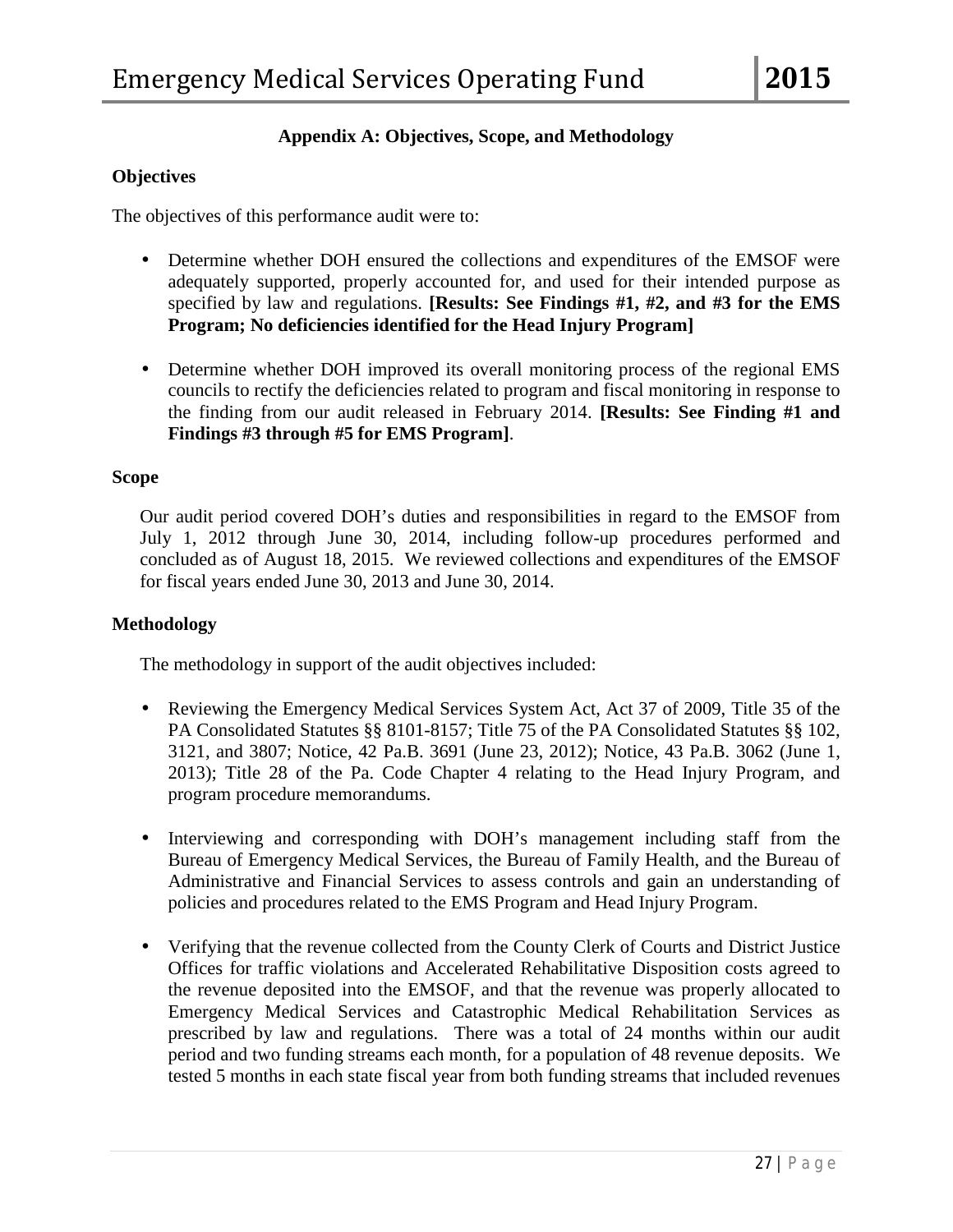collected in the audit period by a county that was audited by the Department of Audit General, Bureau of County Audits.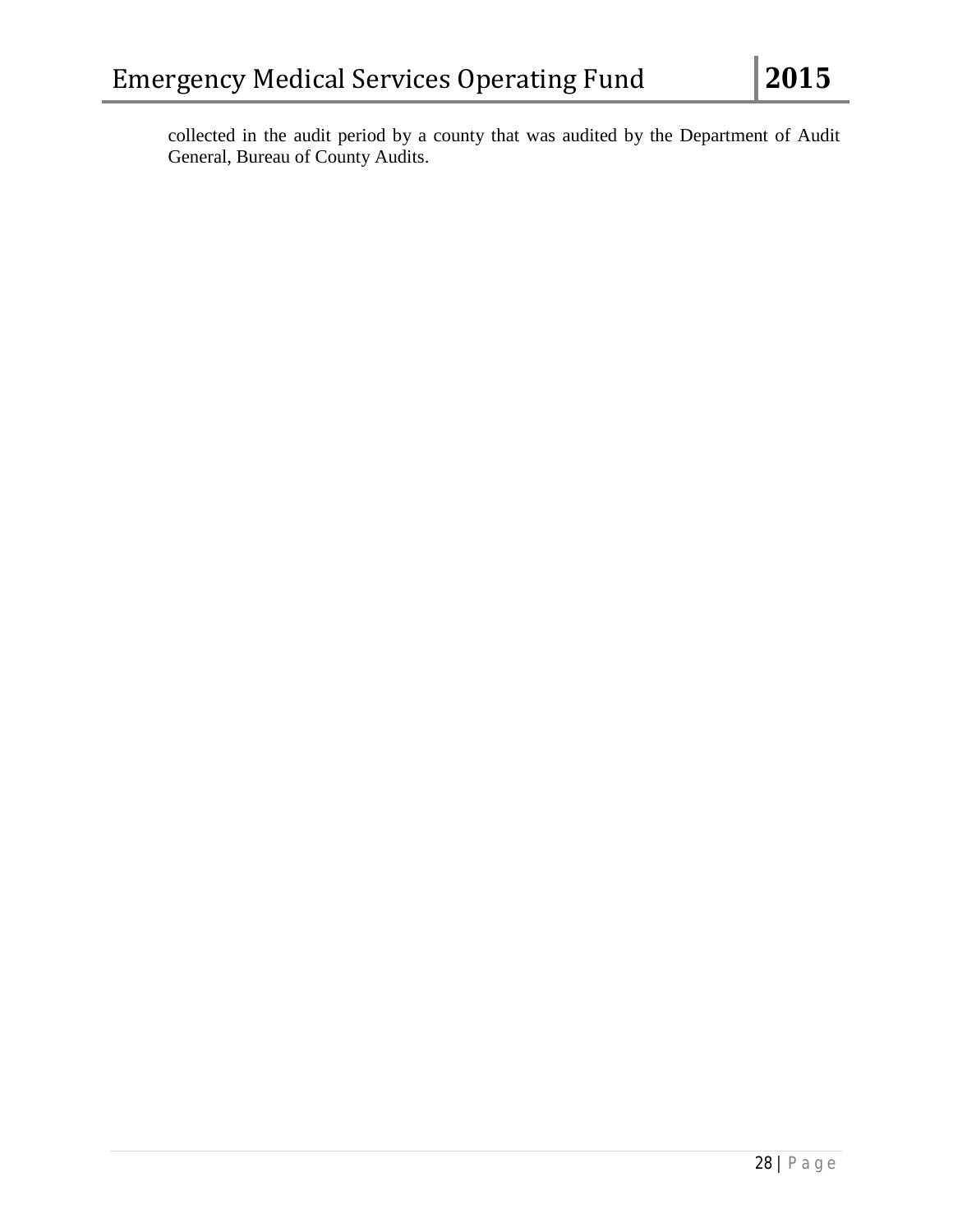### **Appendix A: Objectives, Scope, and Methodology (continued)**

- Reconciling the EMSOF expenditures in the Commonwealth's SAP accounting system to the Status of Appropriations and DOH's financial schedule to verify expenditures were accounted for properly and ensuring the EMSOF funds were distributed to the EMS Program and Head Injury Program in compliance with law and regulations.
- Reviewing the September 2013 Legislative Budget and Finance Committee audit report entitled "A Performance Audit of the Emergency Medical Services Operating Fund."

### Emergency Medical Services Program:

- Obtaining the grant agreements between DOH and the regional EMS councils and statewide advisory council for our audit period and verifying the grant agreements were in accordance with law and regulations and were approved by the appropriate DOH officials.
- Recalculating the amounts allocated to each regional EMS council during our audit ä, period using DOH's allocation formula to verify the accuracy of the allocations.
- Utilizing SAP and auditor judgment, selecting 40 expenditures totaling \$2.97 million out ¥, of the \$21.2 million DOH disbursed to the EMS councils during the period July 1, 2012 through June 30, 2014. We selected one expenditure from each regional EMS council and the statewide advisory council for each fiscal year and additional expenditures appearing unusual in nature. We obtained the related invoice and performed detail testing to verify the expenditures were properly accounted for, adequately supported, and used for their intended purposes per law and regulations. We also verified DOH reviewed and documented approval of the invoice prior to payment to ensure adequate management oversight controls.
- Reviewing the 22 invoices, from the 40 selected above, that contained pre-hospital provider equipment expenditures in which a "Provider Equipment Request" form was to be provided to DOH, and verified the EMSOF funds accounted for 50% or less of the total maximum allowable cost for urban services or 60% or less of the total maximum allowable cost for rural services to ensure the documented provider match was in compliance with regulations. Additionally, we verified DOH management reviewed and documented approval of the equipment request to ensure adequate management oversight controls.
- Requesting all of the 15 regional EMS councils and the PA Emergency Health Services annual financial audits submitted to DOH for the state fiscal years ended June 30, 2013 and June 30, 2014, and reviewing the 24 provided. We verified DOH followed-up on any findings by ensuring adequate corrective action was taken by the regional EMS councils.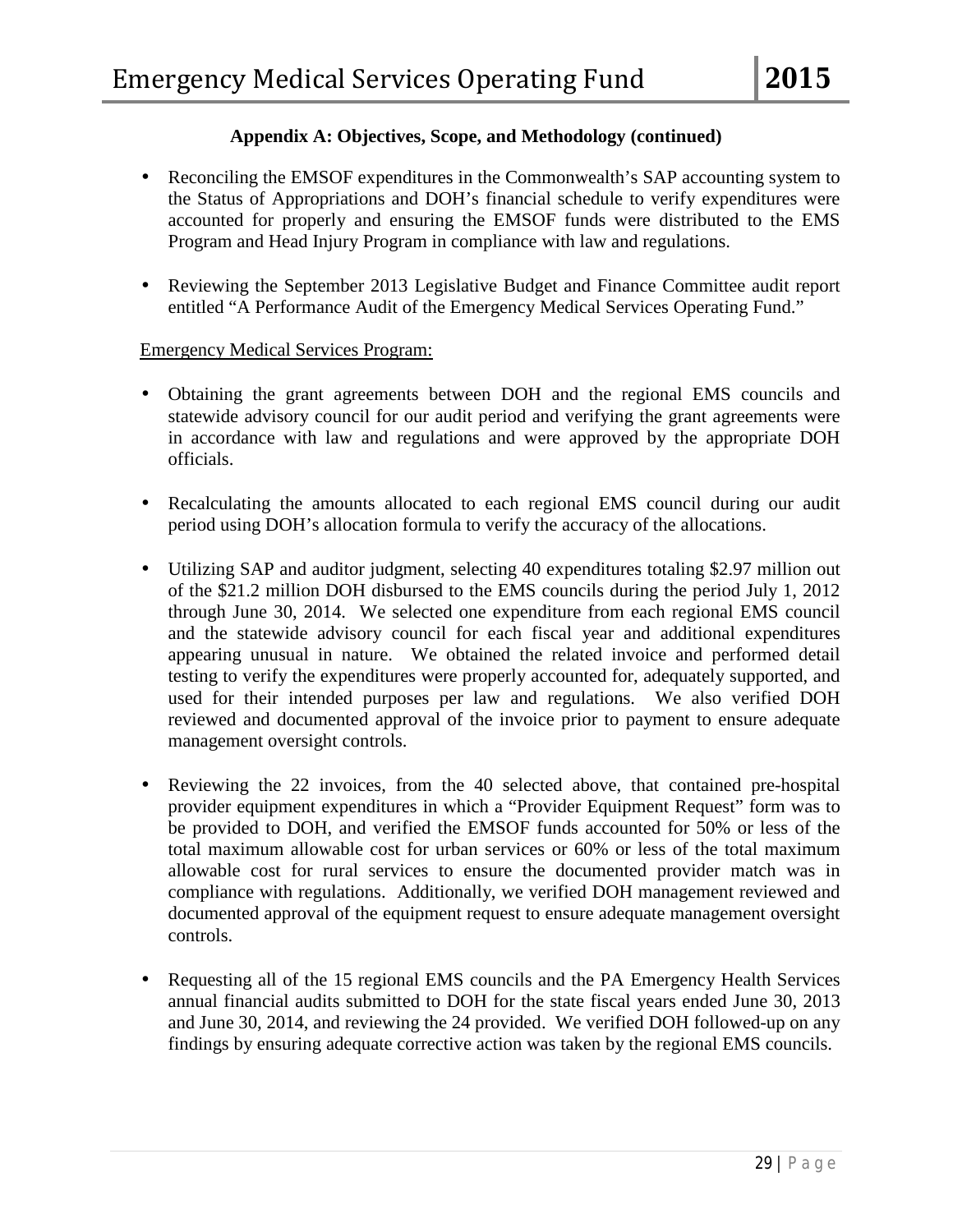## **Appendix A: Objectives, Scope, and Methodology (continued)**

- Reviewing the 21 annual financial audits that contained a separate schedule of EMSOF expenditures and verified the schedule agreed to DOH's tracking of cumulative invoices.
- Requesting all of the 15 regional EMS councils and the PA Emergency Health Services annual statements submitted to DOH for the state fiscal years ended June 20, 2013 and June 30, 2014, and reviewing the 21 provided. We verified DOH ensured the councils complied with laws, regulations, and provisions of the contract, and that the councils' annual reports contained all required elements.
- We inquired into DOH's on-site monitoring procedures and found there were no on-site monitoring procedures in place.

### Head Injury Program:

- Obtaining the contracts between DOH and the service providers and the Brain Injury Association of Pennsylvania for our audit period and verifying the contracts were in accordance with law and regulations and were approved by the appropriate DOH officials.
- Utilizing SAP and auditor judgment, selecting 25 expenditures totaling \$1.76 million out of the \$7.2 million DOH disbursed during the period July 1, 2012 through June 30, 2014. We selected one expenditure from each service provider and the Brain Injury Association of Pennsylvania for each fiscal year and additional expenditures appearing unusual in nature. We obtained the related invoice report from DOH's CORE/SAP system and selected one service provided to an individual patient. We obtained the related invoice submitted by the provider for the service and performed detail testing to verify the expenditure was properly account for, adequately supported, and used for their intended purposes per law and regulations.
- Obtaining DOH's schedule of provider monitoring visits and comparing it to the expenditures in SAP to verify that every provider that received funding was monitored by DOH within a two-year cycle.
- Obtaining DOH's monitoring tool and resulting conclusion letters for all 11 monitoring visits conducted during our audit period and detail testing the four monitoring reports that contained findings to evaluate management oversight controls, including ensuring DOH management reviewed and documented approval of the monitoring tool and report, and adequately followed-up on the identified weaknesses.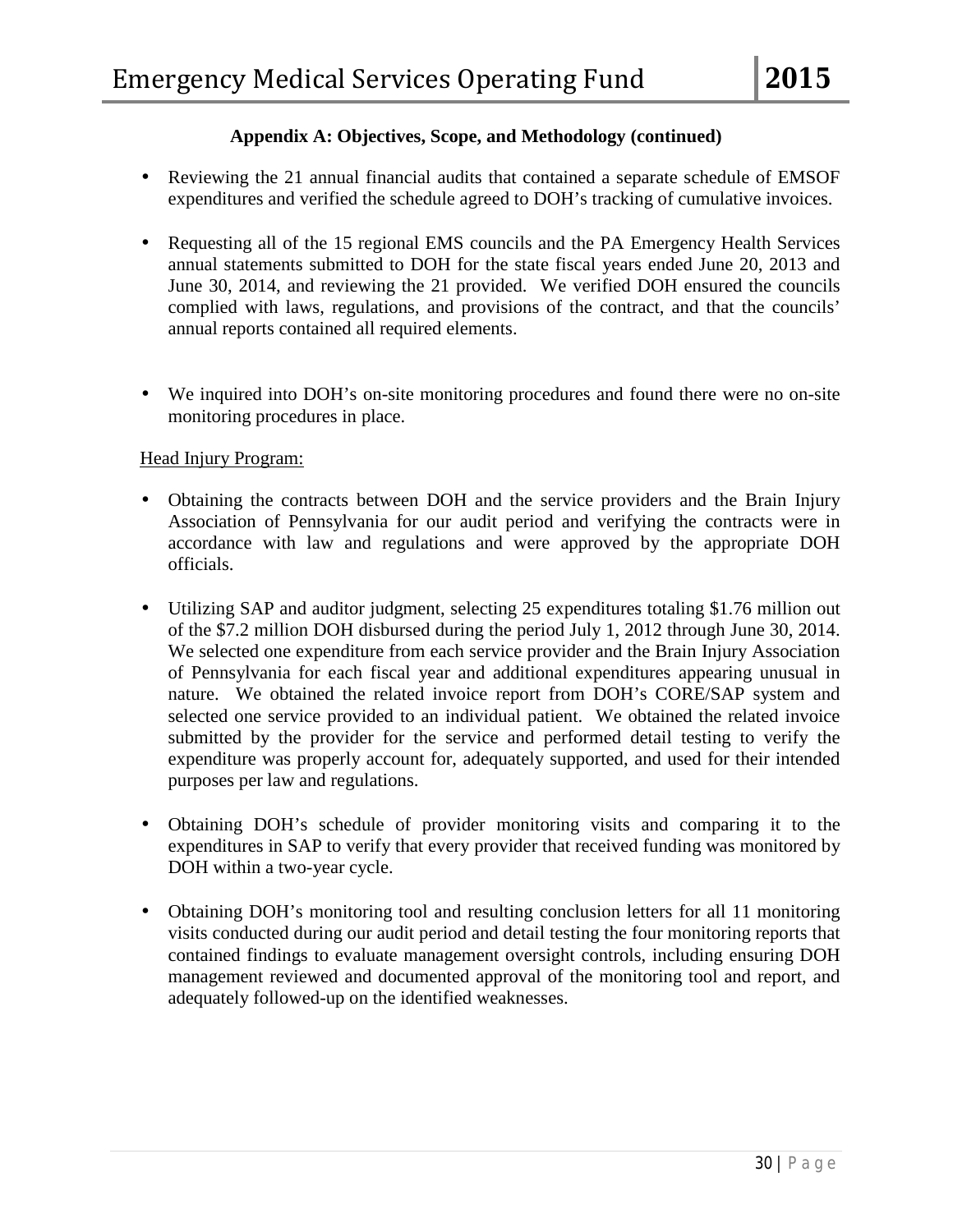# **Distribution List**

Governor Bureau of Audits Commonwealth of Pennsylvania **Office of the Budget** 225 Capitol Building 8<sup>th</sup> Floor, Forum Place<br>Harrisburg, PA 17120 Harrisburg, PA 17101 Harrisburg, PA 17120

### **The Honorable Karen Murphy Ms. Mary Spila**

Secretary Collections/Cataloging<br>
Department of Health State Library of Pennsy 8<sup>th</sup> Floor, Health and Welfare Building Harrisburg, PA 17120 Harrisburg, PA 17120

#### **Mr. Martin Raniowski**

Deputy Secretary for Health Planning and Pennsylvania House of Representatives Assessment Health Committee, Majority Chair Department of Health Room 108, Ryan Office Building<br>  $8<sup>th</sup>$  Floor, Health and Welfare Building Harrisburg, PA 17120  $8<sup>th</sup>$  Floor, Health and Welfare Building Harrisburg, PA 17120

Department of Health 200 Irvis Office Building<br>  $8<sup>th</sup>$  Floor, Health and Welfare Building Harrisburg, PA 17120 8<sup>th</sup> Floor, Health and Welfare Building Harrisburg, PA 17120

### **The Honorable Kathleen G. Kane**

Office of Attorney General Majority Chair<br>
16<sup>th</sup> Floor, Strawberry Square Room 173, Main Harrisburg, PA 17120 Harrisburg, PA 17120

# **The Honorable Grayling Williams**<br> **The Honorable Shirley Kitchen**<br> **Pennsylvania Senate**

Inspector General Pennsylvania Senate<br>
Office of Inspector General Public Health and W 8<sup>th</sup> Floor, Forum Place Democratic Chair<br>555 Walnut Street Room 463, Main Ca Harrisburg, PA 17101 Harrisburg, PA 17120

#### **Mr. Phillip R. Durgin, Executive Director**

Legislative Budget and Finance Committee 400 Finance Building Harrisburg, PA 17120

### **The Honorable Tom Wolf Mr. Brian Lyman, Director**

State Library of Pennsylvania<br>217 Forum Building

**The Honorable Matthew Baker**

#### **The Honorable Florindo Fabrizio**

**Ms. Terri Matio Pennsylvania House of Representatives** Deputy Secretary for Administration Health Committee, Democratic Chair

# **The Honorable Pat Vance**

Attorney General **Public Health and Welfare Committee**, Room 173, Main Capitol Building

Public Health and Welfare Committee, Room 463, Main Capitol Building